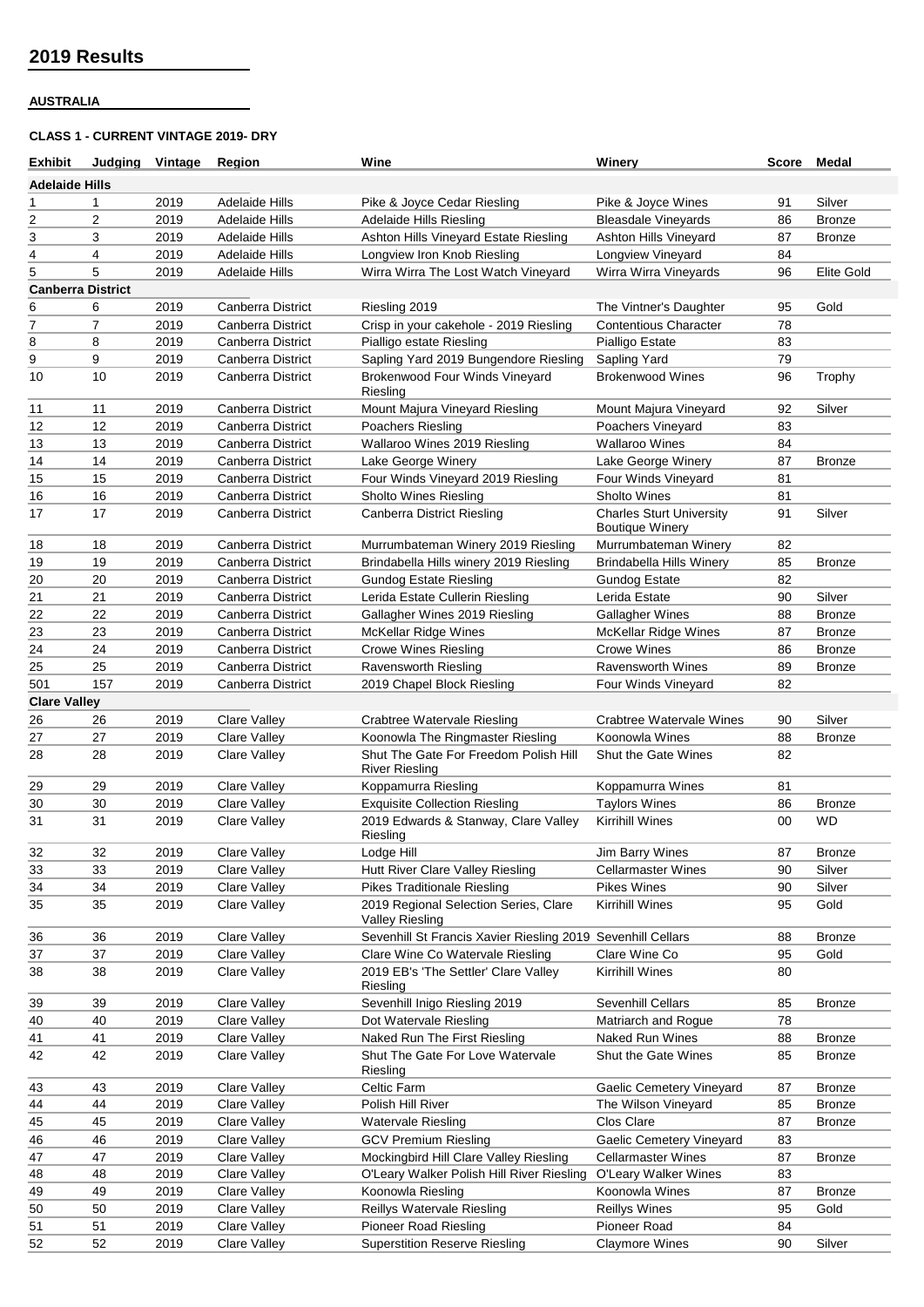| 53                 | 53                    | 2019 | <b>Clare Valley</b>   | 2019 Rieslingfreak No.3 Clare Valley<br>Riesling                     | John Hughes Wines              | 83 |                   |
|--------------------|-----------------------|------|-----------------------|----------------------------------------------------------------------|--------------------------------|----|-------------------|
| 54                 | 54                    | 2019 | Clare Valley          | <b>Bird in Hand Riesling</b>                                         | Bird in Hand                   | 83 |                   |
| 55                 | 55                    | 2019 | <b>Clare Valley</b>   | <b>Pikes Merle Riesling</b>                                          | <b>Pikes Wines</b>             | 91 | Silver            |
| 56                 | 56                    | 2019 | Clare Valley          | Polish Hill River Clare Valley Riesling                              | <b>Paulett Wines</b>           | 78 |                   |
| 57                 | 57                    | 2019 | <b>Clare Valley</b>   | Penna Lane Skilly Valley Riesling                                    | Penna Lane Wines               | 96 | Elite Gold        |
| 58                 | 58                    | 2019 | <b>Clare Valley</b>   | <b>Spring Gully Riesling</b>                                         | <b>Eldredge Vineyards</b>      | 87 | <b>Bronze</b>     |
| 59                 | 59                    | 2019 | <b>Clare Valley</b>   | Settebello Freya and Jules Watervale<br>Riesling                     | Mercuri Estate                 | 85 | <b>Bronze</b>     |
| 60                 | 60                    | 2019 | Clare Valley          | <b>St Andrews Riesling</b>                                           | <b>Taylors Wines</b>           | 83 |                   |
| 61                 | 61                    | 2019 | Clare Valley          | Joshua Tree Riesling                                                 | <b>Claymore Wines</b>          | 86 | <b>Bronze</b>     |
| 62                 | 62                    | 2019 | <b>Clare Valley</b>   | Penna lane Watrevale Riesling                                        | Penna Lane Wines               | 89 | <b>Bronze</b>     |
| 63                 | 63                    | 2019 | <b>Clare Valley</b>   | <b>DJW</b>                                                           | The Wilson Vineyard            | 92 | Silver            |
| 64                 | 64                    | 2019 | Clare Valley          | <b>Blue Chip Riesling</b>                                            | <b>Eldredge Vinevards</b>      | 79 |                   |
| 65                 | 65                    | 2019 | <b>Clare Valley</b>   | 2019 Gleeson & Co. Watervale Riesling                                | Kirrihill Wines                | 95 | Gold              |
| 66                 | 66                    | 2019 | <b>Clare Valley</b>   | Tim Adams Riesling                                                   | Tim Adams Wines                | 90 | Silver            |
| 67                 | 67                    | 2019 | Clare Valley          | Watervale                                                            | The Wilson Vineyard            | 91 | Silver            |
| 68                 | 68                    | 2019 | Clare Valley          | O'Leary Walker Watervale Riesling                                    | O'Leary Walker Wines           | 85 | <b>Bronze</b>     |
| <b>Eden Valley</b> |                       |      |                       |                                                                      |                                |    |                   |
| 69                 | 69                    | 2019 | Eden Valley           | Pewsey Vale Vineyard Riesling                                        | Pewsey Vale Vineyard           | 83 |                   |
| 70                 | 70                    | 2019 | Eden Valley           | Cat Amongst the Pigeons Fat Cat Eden<br><b>Valley Riesling</b>       | <b>Pinnacle Drinks</b>         | 87 | <b>Bronze</b>     |
| 71                 | 71                    | 2019 | Eden Valley           | Eden Hall Reserve Resling                                            | <b>Eden Hall Wines</b>         | 84 |                   |
| 72                 | 72                    | 2019 | Eden Valley           | <b>Family Riesling</b>                                               | Rileys of Eden Valley          | 84 |                   |
| 73                 | 73                    | 2019 | Eden Valley           | <b>McGuigan Shortlist Riesling</b>                                   | Australian Vintage Ltd         | 87 | <b>Bronze</b>     |
| 74                 | 74                    | 2019 | Eden Valley           | <b>Blue Quarry Riesling</b>                                          | <b>Bethany Wines</b>           | 87 | <b>Bronze</b>     |
| 75                 | 75                    | 2019 | Eden Valley           | Eden Hall Springton Riesling                                         | <b>Eden Hall Wines</b>         | 83 |                   |
| 76                 | 76                    | 2019 | Eden Valley           | Wonderland of the Eden Valley Riesling                               | Dandelion Vineyards            | 92 | Silver            |
| 77                 | 77                    | 2019 | Eden Valley           | The Green room                                                       | Stage Door Wine Co             | 85 | <b>Bronze</b>     |
| 78                 | 78                    | 2019 | Eden Valley           | Sandpiper Riesling                                                   | Thorn-Clarke Wines             | 90 | Silver            |
| 79                 |                       |      |                       |                                                                      |                                |    |                   |
|                    | 79                    | 2019 | Eden Valley           | Enchanted Garden of the Eden Valley<br>Riesling                      | Dandelion Vineyards            | 86 | <b>Bronze</b>     |
| 80                 | 80                    | 2019 | Eden Valley           | Grant Burge Thorn Eden Valley Riesling                               | <b>Grant Burge Wines</b>       | 85 | <b>Bronze</b>     |
| 81                 | 81                    | 2019 | Eden Valley           | Cat Amongst the Pigeons Eden Valley<br>Riesling                      | Pinnacle Drinks                | 90 | Silver            |
| 82                 | 82                    | 2019 | Eden Valley           | Hill & Valley Riesling                                               | Peter Lehmann Wines            | 95 | Gold              |
| 83                 | 83                    | 2019 | Eden Valley           | <b>Hentley Farm Riesling</b>                                         | <b>Hentley Farm</b>            | 86 | <b>Bronze</b>     |
| 84                 | 84                    | 2019 | Eden Valley           | 2019 Rieslingfreak No.4 Eden Valley<br>Riesling                      | John Hughes Wines              | 90 | Silver            |
| 85                 | 85                    | 2019 | Eden Valley           | Gibson Eden Valley Riesling                                          | Gibson Wines                   | 96 | <b>Elite Gold</b> |
| 86                 | 86                    | 2019 | Eden Valley           | Auld Family Wines Wilberforce Eden<br>Valley Riesling                | <b>Auld Family Wines</b>       | 81 |                   |
| 87                 | 87                    | 2019 | Eden Valley           | Wattle Brae Eden Valley Riesling                                     | Langmeil Winery                | 86 | Bronze            |
| 88                 | 88                    | 2019 | Eden Valley           | Wigan Riesling                                                       | Peter Lehmann Wines            | 88 | <b>Bronze</b>     |
| 89                 | 89                    | 2019 | Eden Valley           | 2019 Nothing in Common Riesling                                      | Brothers at War                | 90 | Silver            |
| 90                 | 90                    | 2019 | Eden Valley           | Z Wine [SAUL]                                                        | Z Wines                        | 86 | <b>Bronze</b>     |
| 91                 | 91                    | 2019 | Eden Valley           | First Village Riesling                                               | <b>Bethany Wines</b>           | 86 | Bronze            |
| 92                 | 92                    | 2019 | Eden Valley           | St Hallett Eden Valley Riesling                                      | <b>St Hallett Wines</b>        | 84 |                   |
| 93                 | 93                    | 2019 | Eden Valley           | 2019 Kellermeister The Wombat General<br><b>Hand Picked Riesling</b> | <b>Kellermeister Wines</b>     | 95 | Gold              |
| 94                 | 94                    | 2019 | Eden Valley           | Eden Valley Riesling                                                 | <b>Elderton Wines</b>          | 86 | Bronze            |
| 502                | 158                   | 2019 | Eden Valley           | AZ Master 005 Eden Valley Riesling                                   | AZ Master Wines                | 83 |                   |
|                    | <b>Great Southern</b> |      |                       |                                                                      |                                |    |                   |
| 95                 | 95                    | 2019 | <b>Great Southern</b> | Ferngrove Cossack Riesling                                           | Ferngrove Wines                | 82 |                   |
| 96                 | 96                    | 2019 | <b>Great Southern</b> | West Cape Howe Mount Barker Riesling                                 | West Cape Howe Wines           | 95 | Gold              |
| 97                 | 97                    | 2019 | <b>Great Southern</b> | <b>Galafrey Wines Reserve Riesling</b>                               | <b>Galafrey Wines</b>          | 86 | Bronze            |
| 98                 | 98                    | 2019 | <b>Great Southern</b> | Poacher's Ridge Terrior Driven Riesling                              | Poacher's Ridge                | 83 |                   |
| 99                 | 99                    | 2019 | <b>Great Southern</b> | Robert Oatley Signature Series Great<br>Southern Riesling            | <b>Robert Oatley Vineyards</b> | 87 | <b>Bronze</b>     |
| 100                | 100                   | 2019 | <b>Great Southern</b> | Ad Hoc 2019 Wallflower Riesling                                      | Larry Cherubino Wines          | 81 |                   |
| 101                | 101                   | 2019 | <b>Great Southern</b> | Kerrigan + Berry Riesling                                            | Hay Shed Hill Wines            | 91 | Silver            |
| 102                | 102                   | 2019 | <b>Great Southern</b> | Cherubino 2019 Porongurup Riesling                                   | Larry Cherubino Wines          | 85 | Bronze            |
| 103                | 103                   | 2019 | <b>Great Southern</b> | Ferngrove Independence Riesling                                      | Ferngrove Wines                | 80 |                   |
| 104                | 104                   | 2019 | <b>Great Southern</b> | PLAN B! Dr Riesling                                                  | Plan B! Wines                  | 95 | Gold              |
| 105                | 105                   | 2019 | <b>Great Southern</b> | Duke's Single Vineyard Riesling                                      | Duke's Vineyard                | 86 | Bronze            |
| 106                | 106                   | 2019 | <b>Great Southern</b> | Capel Vale Regional Series Mount<br><b>Barker Riesling</b>           | Capel Vale Wines               | 90 | Silver            |
| 107                | 107                   | 2019 | <b>Great Southern</b> | Castelli Estate Riesling                                             | Castelli Estate                | 00 | <b>WD</b>         |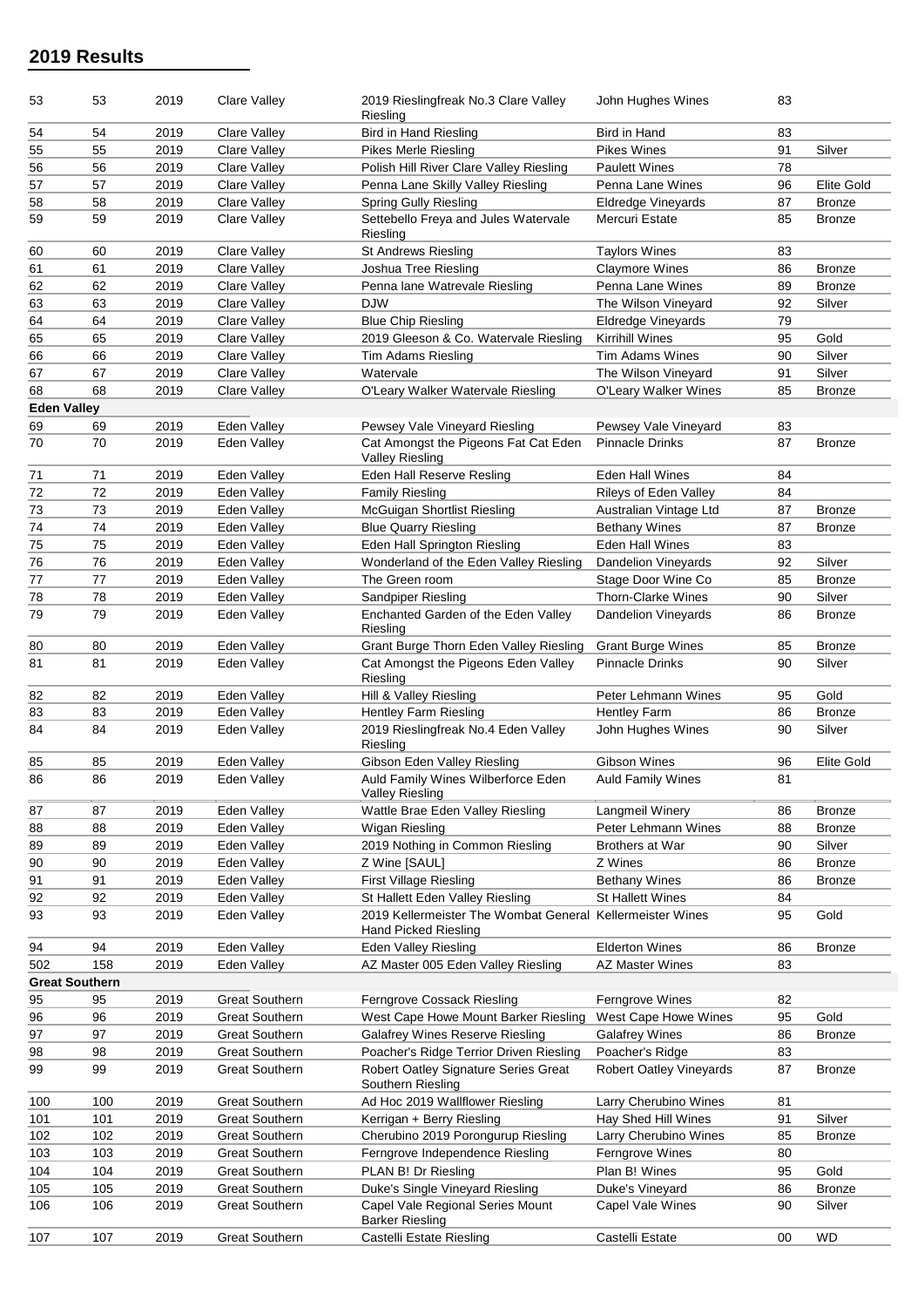| 108            | 108 | 2019 | <b>Great Southern</b> | Gilberts Mt Barker Riesling                                         | <b>Gilbert Wines</b>            | 86 | <b>Bronze</b>     |
|----------------|-----|------|-----------------------|---------------------------------------------------------------------|---------------------------------|----|-------------------|
| 109            | 109 | 2019 | <b>Great Southern</b> | Capel Vale Single Vineyard Whispering<br>Hill Mount Barker Riesling | Capel Vale Wines                | 86 | <b>Bronze</b>     |
| 110            | 110 | 2019 | <b>Great Southern</b> | Swinney Riesling                                                    | Swinney Vineyards               | 83 |                   |
| 111            | 111 | 2019 | <b>Great Southern</b> | Roustabout Mount Barker Riesling                                    | <b>Capel Vale Wines</b>         | 83 |                   |
| 112            | 112 | 2019 | <b>Great Southern</b> | Laissez Faire 2019 Riesling                                         | Larry Cherubino Wines           | 87 | <b>Bronze</b>     |
| 113            | 113 | 2019 | <b>Great Southern</b> | Mount Trio Porongurup Riesling                                      | Mount Trio                      | 92 | Silver            |
| 114            | 114 | 2019 | <b>Great Southern</b> | Plantagenet 'Angevin' Riesling                                      | <b>Plantagenet Wines</b>        | 85 | <b>Bronze</b>     |
| 115            | 115 | 2019 | <b>Great Southern</b> | 3 drops Riesling                                                    | 3drops                          | 88 | <b>Bronze</b>     |
| 116            | 116 | 2019 | <b>Great Southern</b> | Cherubino 2019 Great Southern Riesling                              | Larry Cherubino Wines           | 83 |                   |
| 117            | 117 | 2019 | <b>Great Southern</b> | Magpie Hill Reserve Riesling                                        | Duke's Vineyard                 | 85 | <b>Bronze</b>     |
| 118            | 118 | 2019 | <b>Great Southern</b> | Alkoomi White Label Riesling                                        | Alkoomi Wines                   | 87 | <b>Bronze</b>     |
| 119            | 119 | 2019 | <b>Great Southern</b> | West Cape Howe Porongurup Riesling                                  | West Cape Howe Wines            | 96 | Trophy            |
| 120            | 120 | 2019 | <b>Great Southern</b> | Xabregas Estate Riesling 2019                                       | Xabregas Wines                  | 90 | Silver            |
| 499            | 156 | 2019 | <b>Great Southern</b> | Trevelen Farm Estate RiesIng                                        | <b>Trevelen Farm</b>            | 84 |                   |
| 503            | 159 | 2019 | <b>Great Southern</b> | Vinaceous Divine Light Riesling                                     | <b>Vinaceous Wines</b>          | 86 | <b>Bronze</b>     |
| Orange         |     |      |                       |                                                                     |                                 |    |                   |
| 121            | 121 | 2019 | Orange                | Tamburlaine On The Grapevine Riesling                               | <b>Tamburlaine Wines</b>        | 96 | <b>Elite Gold</b> |
| 122            | 122 | 2019 | Orange                | Pepper Tree 'Stone Mountain' Single<br>Vineyard Orange Riesling     | Pepper Tree Wines               | 90 | Silver            |
| 123            | 123 | 2019 | Orange                | Carillion Origins GM198 Clone Orange<br>Riesling                    | <b>Carillion Wines</b>          | 87 | <b>Bronze</b>     |
| 124            | 124 | 2019 | Orange                | <b>Highland Heritage Estate Riesling</b>                            | <b>Highland Heritage Estate</b> | 95 | Gold              |
| 125            | 125 | 2019 | Orange                | Tamburlaine 2019 Orange Reserve<br>Riesling                         | <b>Tamburlaine Wines</b>        | 90 | Silver            |
| 126            | 126 | 2019 | Orange                | Pepper Tree Limited Release Orange<br>Riesling                      | Pepper Tree Wines               | 90 | Silver            |
| Tasmania       |     |      |                       |                                                                     |                                 |    |                   |
| 127            | 127 | 2019 | Tasmania              | Craigie Knowe Estate Riesling                                       | Craigie Knowe Vineyard          | 86 | <b>Bronze</b>     |
| 128            | 128 | 2019 | Tasmania              | Gala Estate- White Label                                            | Gala Estate                     | 90 | Silver            |
| 129            | 129 | 2019 | Tasmania              | Devil's Corner Riesling                                             | Brown Family Wine Group         | 86 | <b>Bronze</b>     |
| 130            | 130 | 2019 | Tasmania              | <b>Bangor Bay Riesling</b>                                          | <b>Bangor Vineyard</b>          | 90 | Silver            |
| 131            | 131 | 2019 | Tasmania              | Devil's Corner Resolution Riesling                                  | <b>Brown Family Wine Group</b>  | 85 | <b>Bronze</b>     |
| 132            | 132 | 2019 | Tasmania              | Wellington & Wolfe                                                  | Wellington & Wolfe Wines        | 79 |                   |
| <b>Various</b> |     |      |                       |                                                                     |                                 |    |                   |
| 133            | 133 | 2019 | Geelong               | Leura Park Estate Riesling                                          | Leura Park Estate               | 85 | <b>Bronze</b>     |
| 134            | 134 | 2019 | <b>Mount Gambier</b>  | DiGiorgio Family Wines Kongorong<br>Riesling                        | <b>DiGiorgio Family Wines</b>   | 82 |                   |
| 135            | 135 | 2019 | Coonawarra            | Patrick of Coonawarra Estate Riesling                               | Patrick of Coonawarra           | 82 |                   |
| 136            | 136 | 2019 | Barossa               | Yalumba Y Series Riesling                                           | The Yalumba Wine<br>Company     | 87 | <b>Bronze</b>     |
| 137            | 137 | 2019 | Mudgee                | Robert Stein Reserve Riesling                                       | <b>Robert Stein Winery</b>      | 87 | <b>Bronze</b>     |
| 138            | 138 | 2019 | Grampians             | Best's Great Western Riesling                                       | Best's Wines Pty Ltd            | 90 | Silver            |
| 139            | 139 | 2019 | Geelong               | Dinny Goonan Single Vineyard Riesling                               | Dinny Goonan Wines              | 88 | Bronze            |
| 140            | 140 | 2019 | Nagambie Lakes        | <b>Blackwood Park Riesling</b>                                      | <b>Mitchelton Wines</b>         | 80 |                   |
| 141            | 141 | 2019 | Goulburn Valley       | Whistle and Hope Riesling                                           | Whistle and Hope Wines          | 87 | <b>Bronze</b>     |
| 142            | 142 | 2019 | Various               | Jacob's Creek Classic Riesling                                      | Jacob's Creek Wines             | 90 | Silver            |
| 143            | 143 | 2019 | Southern Highlands    | 2019 Cherry Tree Hill Riesling                                      | Cherry Tree Hill Wines          | 88 | <b>Bronze</b>     |
| 144            | 144 | 2019 | Mudgee                | Robert Stein Dry Riesling                                           | <b>Robert Stein Winery</b>      | 95 | Gold              |
| 145            | 145 | 2019 | Grampians             | Mount Langi Ghiran Talus Riesling                                   | Mount Langi Ghiran              | 85 | <b>Bronze</b>     |
| 146            | 146 | 2019 | <b>Mount Gambier</b>  | Peter Thomspon Wines Riesling                                       | Peter Thompson Wines            | 83 |                   |
| 147            | 147 | 2019 | <b>Mount Gambier</b>  | 2019 Ottelia Mount Gambier Riesling                                 | Ottelia                         | 83 |                   |
| 148            | 148 | 2019 | Mudgee                | Moothi Estate Riesling                                              | Moothi Estate                   | 85 | Bronze            |
| 149            | 149 | 2019 | Gippsland             | 2019 Riesling The Orchid Label                                      | The Gurdies Winery              | 73 |                   |
| 150            | 150 | 2019 | King Valley           | Limited Release Riesling                                            | <b>Gapsted Wines</b>            | 85 | <b>Bronze</b>     |
| 151            | 151 | 2019 | Central Victoria      | Tar & Roses Lewis Riesling                                          | Tar & Roses                     | 86 | <b>Bronze</b>     |
| 152            | 152 | 2019 | Grampians             | Mount Langi Ghiran Cliff Edge Riesling                              | Mount Langi Ghiran              | 85 | <b>Bronze</b>     |
|                |     |      |                       |                                                                     |                                 |    |                   |

# **CLASS 2 - CURRENT VINTAGE 2019- SEMI-DRY**

| <b>Exhibit</b> | Judging | Vintage | Region          | Wine                                                         | Winerv                      | <b>Score</b> | Medal             |
|----------------|---------|---------|-----------------|--------------------------------------------------------------|-----------------------------|--------------|-------------------|
| <b>Various</b> |         |         |                 |                                                              |                             |              |                   |
| 156            |         | 2019    | Eden Valley     | 2019 The Grape Grower Riesling                               | Brothers at War             | 86           | <b>Bronze</b>     |
| 157            |         | 2019    | <b>Hilltops</b> | Lerida Estate Riesling                                       | Lerida Estate               | 83           |                   |
| 158            | 3       | 2019    | Clare Valley    | 2019 Rieslingfreak No.5 Clare Valley Off<br>Dry Riesling     | John Hughes Wines           | 91           | Silver            |
| 159            | 4       | 2019    | Great Southern  | Risky Business 'Luxe' Riesling                               | <b>Risky Business Wines</b> | 96           | <b>Elite Gold</b> |
| 160            | 5       | 2019    | McLaren Vale    | The Dry Dam                                                  | d'Arenberg                  | 85           | <b>Bronze</b>     |
| 161            | 6       | 2019    | Gippsland       | <b>GWC LOCHONIA VINEYARD RIESLING Gippsland Wine Company</b> |                             | 84           |                   |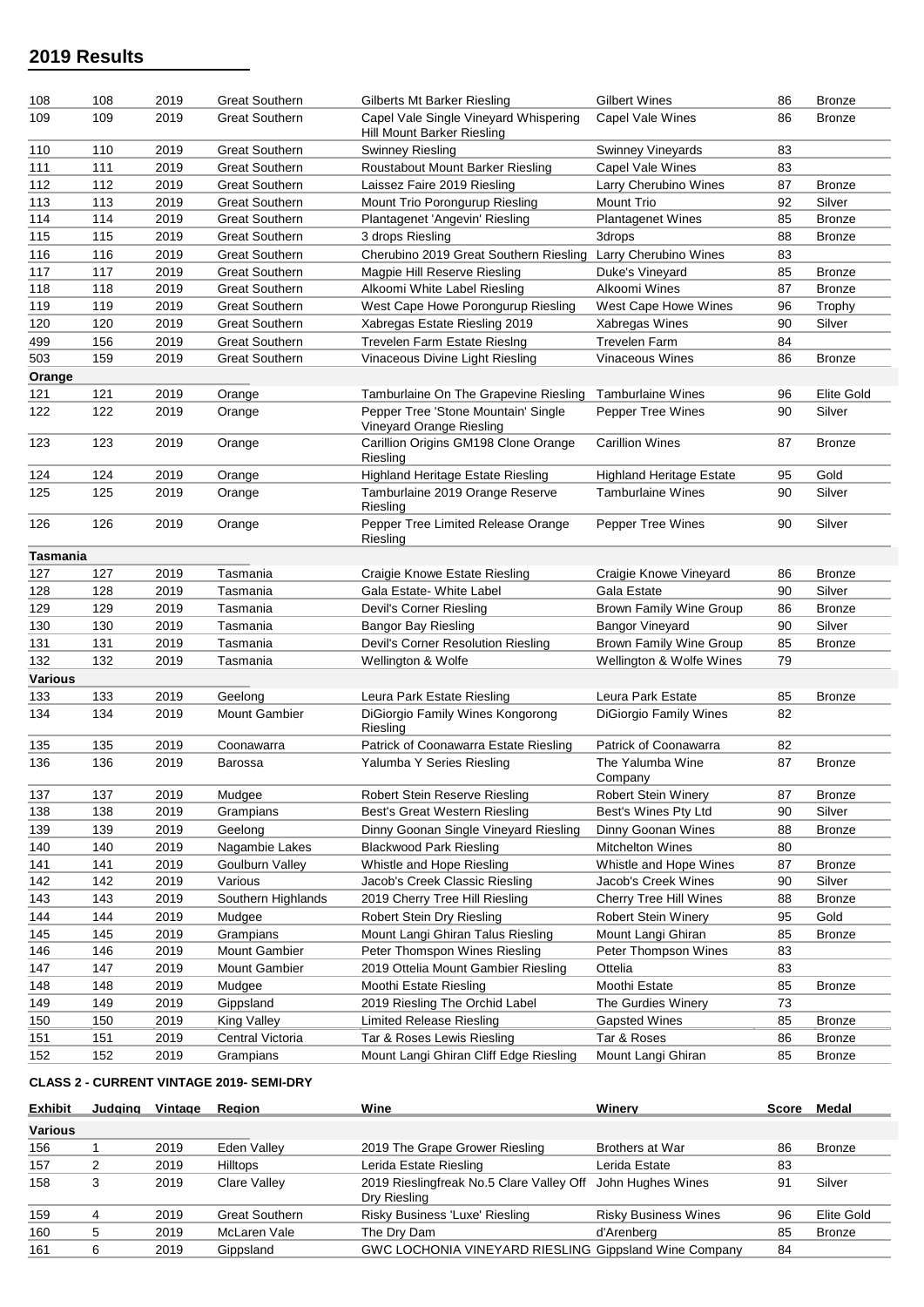| 162 |    | 2019 | Limestone Coast       | <b>Old Station Riesling</b>                         | Brand's Laira of<br>Coonawarra | 00 | <b>WD</b>     |
|-----|----|------|-----------------------|-----------------------------------------------------|--------------------------------|----|---------------|
| 163 | 8  | 2019 | <b>Great Southern</b> | PLAN B! OD RIESLING                                 | Plan B! Wines                  | 90 | Silver        |
| 164 | 9  | 2019 | <b>Great Southern</b> | Ferngrove Black Label Off-Dry Riesling              | Ferngrove Wines                | 95 | Gold          |
| 165 | 10 | 2019 | Mudgee                | Robert Stein Half Dry Riesling                      | <b>Robert Stein Winery</b>     | 87 | <b>Bronze</b> |
| 166 | 11 | 2019 | Eden Valley           | Z Wine [XAVE]                                       | Z Wines                        | 83 |               |
| 167 | 12 | 2019 | Canberra District     | Murrumbateman Winery 2019 Kay's Off<br>Dry Riesling | Murrumbateman Winery           | 91 | Silver        |
| 168 | 13 | 2019 | Yarra Valley          | La Boheme Act 1 Riesling                            | De Bortoli Wines               | 78 |               |

**CLASS 3 - CURRENT VINTAGE 2019- SWEET INCLUDES BOTRYTIS AND EISWEIN**

| <b>Exhibit</b> | Judaina | Vintage | <b>Region</b>         | Wine                                                       | Winerv                  | <b>Score</b> | Medal         |
|----------------|---------|---------|-----------------------|------------------------------------------------------------|-------------------------|--------------|---------------|
| <b>Various</b> |         |         |                       |                                                            |                         |              |               |
| 171            |         | 2019    | Clare Valley          | Naked Run Per Zweik Riesling                               | Naked Run Wines         | 84           |               |
| 172            |         | 2019    | Clare Vallev          | Bird in Hand Honeysuckle Riesling                          | Bird in Hand            | 84           |               |
| 173            |         | 2019    | <b>Great Southern</b> | Hay Shed Hill G40 Riesling                                 | Hay Shed Hill Wines     | 83           |               |
| 174            |         | 2019    | Eden Valley           | Heggies Vineyard Estate Botrytis Riesling Heggies Vineyard |                         | 71           |               |
| 175            |         | 2019    | Nagambie Lakes        | <b>Blackwood Park Late Harvest</b>                         | <b>Mitchelton Wines</b> | 88           | <b>Bronze</b> |

#### **CLASS 4 - OPEN VINTAGE 2016-18 - DRY**

| <b>Exhibit</b>      | Judging Vintage          |      | Region              | Wine                                                                | Winery                               |    | Score Medal       |
|---------------------|--------------------------|------|---------------------|---------------------------------------------------------------------|--------------------------------------|----|-------------------|
|                     | <b>Canberra District</b> |      |                     |                                                                     |                                      |    |                   |
| 177                 | 1                        | 2018 | Canberra District   | Yarrh Riesling                                                      | Yarrh Wines                          | 83 |                   |
| 178                 | $\overline{2}$           | 2018 | Canberra District   | Riley's Riesling                                                    | <b>Barton Estate</b>                 | 83 |                   |
| 179                 | 3                        | 2018 | Canberra District   | Shaw Vineyard Estate Riesling                                       | <b>Shaw Vineyard Estate</b>          | 81 |                   |
| 180                 | 4                        | 2018 | Canberra District   | Wallaroo Wines 2018 Riesling                                        | <b>Wallaroo Wines</b>                | 82 |                   |
| 181                 | 5                        | 2018 | Canberra District   | <b>Shaw Vineyard Estate Winemakers</b><br><b>Selection Riesling</b> | Shaw Vineyard Estate                 | 80 |                   |
| 182                 | 6                        | 2017 | Canberra District   | Come the raw prawn - 2017 Riesling                                  | <b>Contentious Character</b>         | 79 |                   |
| <b>Clare Valley</b> |                          |      |                     |                                                                     |                                      |    |                   |
| 183                 | 7                        | 2018 | <b>Clare Valley</b> | Jaeschkes Hill River Clare Estate<br>Riesling                       | Jaeschkes Hill River Clare<br>Estate | 95 | Gold              |
| 184                 | 8                        | 2018 | Clare Valley        | Tim Adams Skilly Ridge Riesling                                     | Tim Adams Wines                      | 90 | Silver            |
| 185                 | 9                        | 2018 | <b>Clare Valley</b> | Reillys Watervale Riesling                                          | <b>Reillys Wines</b>                 | 96 | <b>Elite Gold</b> |
| 186                 | 10                       | 2018 | <b>Clare Valley</b> | No.53 Clare Valley Riesling                                         | <b>Pinnacle Drinks</b>               | 86 | <b>Bronze</b>     |
| 187                 | 11                       | 2018 | <b>Clare Valley</b> | Hutt River Clare Valley Riesling                                    | <b>Cellarmaster Wines</b>            | 90 | Silver            |
| 188                 | 12                       | 2018 | <b>Clare Valley</b> | Robert Crabtree Watervale Riesling                                  | Crabtree Watervale Wines             | 88 | <b>Bronze</b>     |
| 189                 | 13                       | 2018 | <b>Clare Valley</b> | <b>Tolley Clare Valley Riesling</b>                                 | <b>Pinnacle Drinks</b>               | 87 | <b>Bronze</b>     |
| 190                 | 14                       | 2018 | <b>Clare Valley</b> | O'Leary Walker Watervale Riesling                                   | O'Leary Walker Wines                 | 90 | Silver            |
| 191                 | 15                       | 2018 | Clare Valley        | St Andrews Riesling                                                 | <b>Taylors Wines</b>                 | 87 | <b>Bronze</b>     |
| 192                 | 16                       | 2018 | <b>Clare Valley</b> | Baily & Baily Folio Clare Valley Riesling                           | <b>Pinnacle Drinks</b>               | 88 | <b>Bronze</b>     |
| 193                 | 17                       | 2018 | Clare Valley        | Mary's Myth Clare Valley Riesling                                   | Mary's Myth Wines                    | 80 |                   |
| 194                 | 18                       | 2018 | <b>Clare Valley</b> | <b>Reserve Parcel Riesling</b>                                      | <b>Taylors Wines</b>                 | 86 | <b>Bronze</b>     |
| 195                 | 19                       | 2018 | <b>Clare Valley</b> | Shut The Gate Rosie's Patch Riesling                                | Shut the Gate Wines                  | 92 | Silver            |
| 196                 | 20                       | 2018 | <b>Clare Valley</b> | Mintaro Riesling                                                    | <b>Mintaro Wines</b>                 | 78 |                   |
| 197                 | 21                       | 2018 | <b>Clare Valley</b> | Rhythm Stick Wines - Red Robin Riesling Rhythm Stick Wines          |                                      | 85 | <b>Bronze</b>     |
| 198                 | 22                       | 2018 | <b>Clare Valley</b> | Leasingham Classic Clare Riesling                                   | Leasingham Wines                     | 95 | Gold              |
| 199                 | 23                       | 2018 | Clare Valley        | Florita                                                             | Jim Barry Wines                      | 87 | <b>Bronze</b>     |
| 200                 | 24                       | 2017 | <b>Clare Valley</b> | Stone Bridge Wines Riesling                                         | Stone Bridge Wines                   | 88 | <b>Bronze</b>     |
| 201                 | 25                       | 2017 | <b>Clare Valley</b> | Mockingbird Hill Slate Lane Clare Valley<br>Riesling                | <b>Cellarmaster Wines</b>            | 84 |                   |
| 202                 | 26                       | 2017 | <b>Clare Valley</b> | <b>Mintaro Riesling</b>                                             | <b>Mintaro Wines</b>                 | 87 | <b>Bronze</b>     |
| 203                 | 27                       | 2017 | Clare Valley        | Skillogalee 'Trevarrick' Single Contour<br>Riesling                 | <b>Skillogalee Wines</b>             | 85 | <b>Bronze</b>     |
| 204                 | 28                       | 2017 | Clare Valley        | O'Leary Walker Drs' Cut Riesling                                    | O'Leary Walker Wines                 | 91 | Silver            |
| 205                 | 29                       | 2017 | <b>Clare Valley</b> | Jaeschkes Hill River Clare Estate<br>Riesling                       | Jaeschkes Hill River Clare<br>Estate | 85 | <b>Bronze</b>     |
| 206                 | 30                       | 2017 | <b>Clare Valley</b> | Antonina Riesling                                                   | <b>Paulett Wines</b>                 | 80 |                   |
| 207                 | 31                       | 2017 | <b>Clare Valley</b> | Leasingham Classic Clare Riesling                                   | Leasingham Wines                     | 83 |                   |
| 208                 | 32                       | 2017 | <b>Clare Valley</b> | 2017 Vickery Watervale Reserve Riesling Vickery Wines               |                                      | 86 | <b>Bronze</b>     |
| 209                 | 33                       | 2016 | Clare Valley        | Mockingbird Hill Hayshed Block Clare<br>Valley Riesling             | <b>Cellarmaster Wines</b>            | 89 | Bronze            |
| 210                 | 34                       | 2016 | <b>Clare Valley</b> | Mintaro Riesling                                                    | Mintaro Wines                        | 84 |                   |
| 211                 | 35                       | 2016 | <b>Clare Valley</b> | Jaeschkes Hill River Clare Estate<br>Riesling                       | Jaeschkes Hill River Clare<br>Estate | 91 | Silver            |
| 212                 | 36                       | 2016 | Clare Valley        | Reillys Museum Release Watervale<br>Riesling                        | <b>Reillys Wines</b>                 | 95 | Gold              |
| <b>Eden Valley</b>  |                          |      |                     |                                                                     |                                      |    |                   |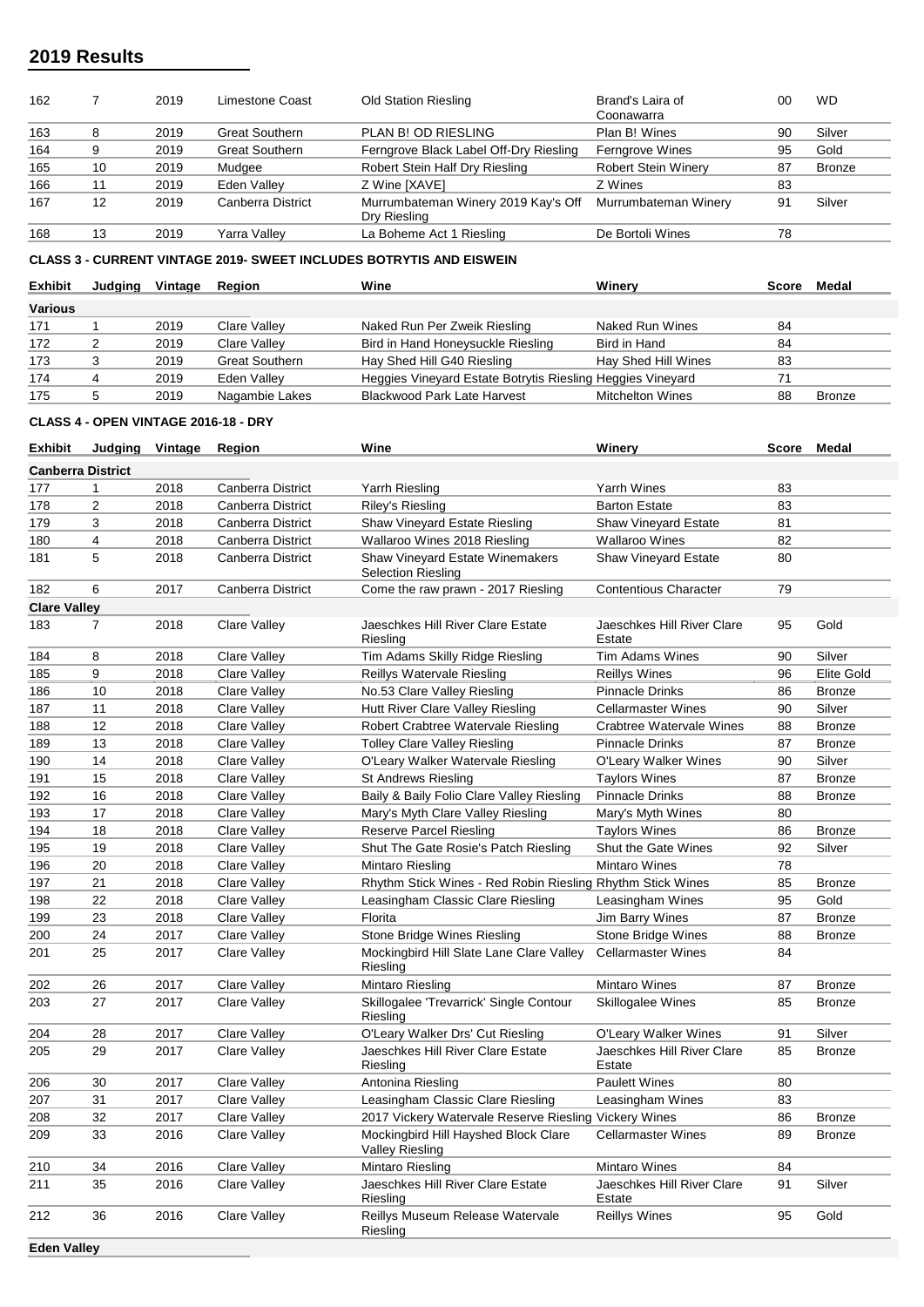| 213           | 37                    | 2018         | Eden Valley           | Jacob's Creek Steingarten Riesling                                  | Jacob's Creek Wines                                   | 96       | Elite Gold              |
|---------------|-----------------------|--------------|-----------------------|---------------------------------------------------------------------|-------------------------------------------------------|----------|-------------------------|
| 214           | 38                    | 2018         | <b>Eden Vallev</b>    | Temple Bruer Organic 2018 Riesling                                  | Temple Bruer Wines Pty<br>Ltd                         | 80       |                         |
| 215           | 39                    | 2018         | Eden Valley           | McGuigan Shortlist Riesling                                         | Australian Vintage Ltd                                | 90       | Silver                  |
| 216           | 40                    | 2018         | Eden Valley           | The Row Riesling                                                    | <b>Millon Wines</b>                                   | 85       | <b>Bronze</b>           |
| 217           | 41                    | 2018         | Eden Valley           | St Petri's Eden Valley Riesling                                     | Sisters Run Wine Co                                   | 87       | <b>Bronze</b>           |
| 218           | 42                    | 2018         | Eden Valley           | Julius                                                              | Henschke                                              | 85       | <b>Bronze</b>           |
| 219           | 43                    | 2018         | Eden Valley           | Pewsey Vale Vineyard 1961 Block<br>Riesling                         | Pewsey Vale Vineyard                                  | 90       | Silver                  |
| 220           | 44                    | 2018         | Eden Valley           | Krondorf The Growers Eden Valley<br>Riesling                        | <b>Cellarmaster Wines</b>                             | 88       | <b>Bronze</b>           |
| 221           | 45                    | 2018         | Eden Valley           | St Hugo Eden Valley Riesling                                        | St Hugo                                               | 87       | <b>Bronze</b>           |
| 222           | 46                    | 2018         | Eden Valley           | Avon Brae Eden Valley Riesling                                      | <b>Cellarmaster Wines</b>                             | 85       | <b>Bronze</b>           |
| 223           | 47                    | 2018         | Eden Valley           | McLean's Farm Reserve Eden Vallev<br>Riesling                       | <b>Cellarmaster Wines</b>                             | 90       | Silver                  |
| 224           | 48                    | 2018         | Eden Valley           | <b>Portrait Rielsing</b>                                            | Peter Lehmann Wines                                   | 95       | Gold                    |
| 225           | 49                    | 2018         | Eden Valley           | <b>Eden Valley Riesling</b>                                         | Forbes Wine Company Pty<br>Ltd                        | 87       | <b>Bronze</b>           |
| 226           | 50                    | 2018         | Eden Valley           | Heggies Vineyard Estate Riesling                                    | <b>Heggies Vineyard</b>                               | 88       | <b>Bronze</b>           |
| 227           | 51                    | 2018         | Eden Valley           | Eden Valley Riesling                                                | <b>Heirloom Vineyards</b>                             | 86       | <b>Bronze</b>           |
| 228           | 52                    | 2018         | Eden Valley           | Pewsey Vale Vineyard Riesling                                       | Pewsey Vale Vineyard                                  | 87       | <b>Bronze</b>           |
| 229           | 53                    | 2017         | Eden Valley           | McGuigan Shortlist Riesling                                         | Australian Vintage Ltd                                | 81       |                         |
| 230           | 54                    | 2017         | Eden Valley           | Grant Burge The Vigneron Reserve<br>Eden Valley Riesling            | <b>Grant Burge Wines</b>                              | 88       | <b>Bronze</b>           |
| 231           | 55                    | 2016         | Eden Valley           | McGuigan Shortlist Riesling                                         | Australian Vintage Ltd                                | 86       | <b>Bronze</b>           |
|               | <b>Great Southern</b> |              |                       |                                                                     |                                                       |          |                         |
| 232           | 56                    | 2018         | <b>Great Southern</b> | <b>Gilberts Mt Barker Riesling</b>                                  | <b>Gilbert Wines</b>                                  | 90       | Silver                  |
| 233           | 57                    | 2018         | <b>Great Southern</b> | MadFish Gold Turtle Riesling                                        | <b>Howard Park Wines</b>                              | 95       | Gold                    |
| 234           | 58                    | 2018         | <b>Great Southern</b> | Alkoomi Black Label Riesling                                        | Alkoomi Wines                                         | 85       | <b>Bronze</b>           |
| 235           | 59                    | 2018         | <b>Great Southern</b> | Howard Park Flint Rock Riesling                                     | <b>Howard Park Wines</b>                              | 95       | Gold                    |
| 236           | 60                    | 2018         | <b>Great Southern</b> | Ferngrove Cossack Riesling                                          | Ferngrove Wines                                       | 83       |                         |
| 237           | 61                    | 2018         | <b>Great Southern</b> | 3 drops Riesling                                                    | 3drops                                                | 89       | <b>Bronze</b>           |
| 238           | 62                    | 2018         | <b>Great Southern</b> | <b>Trevelen Farm Estate Riesling</b>                                | <b>Trevelen Farm</b>                                  | 90       | Silver                  |
| 239           | 63                    | 2018         | <b>Great Southern</b> | Howard Park Porongurup Riesling                                     | <b>Howard Park Wines</b>                              | 96       | <b>Elite Gold</b>       |
| 240           | 64                    | 2018         | <b>Great Southern</b> | <b>Galafrey Wines Reserve Riesling</b>                              | <b>Galafrey Wines</b>                                 | 84       |                         |
| 241           | 65                    | 2018         | <b>Great Southern</b> | Cherubino 2018 Porongurup Riesling                                  | Larry Cherubino Wines                                 | 86       | <b>Bronze</b>           |
| 242           | 66                    | 2018         | <b>Great Southern</b> | Howard Park Mount Barker Riesling                                   | <b>Howard Park Wines</b>                              | 90       | Silver                  |
| 243           | 67                    | 2018         | <b>Great Southern</b> | The Yard 2018 Riversdale Riesling                                   | Larry Cherubino Wines                                 | 83       |                         |
| 244           | 68                    | 2017         | <b>Great Southern</b> | Capel Vale Single Vineyard Whispering<br>Hill Mount Barker Riesling | Capel Vale Wines                                      | 89       | <b>Bronze</b>           |
| 245           | 69                    | 2017         | <b>Great Southern</b> | Alkoomi Melaleuca                                                   | Alkoomi Wines                                         | 85       | <b>Bronze</b>           |
| 246           | 70                    | 2016         | <b>Great Southern</b> | <b>Galafrey Reserve Riesling</b>                                    | <b>Galafrey Wines</b>                                 | 90       | Silver                  |
| 247           | 71                    | 2016         | <b>Great Southern</b> | Cherubino 2016 Porongurup Riesling                                  | Larry Cherubino Wines                                 | 91       | Silver                  |
| Orange<br>248 | 72                    | 2018         | Orange                | David Lowe Wines Reserve Orange                                     | <b>Cellarmaster Wines</b>                             | 87       | Bronze                  |
|               |                       |              |                       | Riesling                                                            |                                                       |          |                         |
| 249<br>250    | 73<br>74              | 2018<br>2018 | Orange<br>Orange      | 2018 Gilbert Riesling<br>Carillion Origins GM198 Clone Orange       | <b>Gilbert Family Wines</b><br><b>Carillion Wines</b> | 85<br>90 | <b>Bronze</b><br>Silver |
| 251           | 75                    | 2018         | Orange                | Riesling<br>Logan Weemala Riesling                                  | Logan Wines Pty Ltd                                   | 78       |                         |
| Tasmania      |                       |              |                       |                                                                     |                                                       |          |                         |
| 252           | 76                    | 2018         | Tasmania              | Bangor ' Lagoon Bay' Riesling                                       | <b>Bangor Vineyard</b>                                | 84       |                         |
| 253           | 77                    | 2018         | Tasmania              | <b>Frogmore Creek Riesling</b>                                      | <b>Frogmore Creek</b>                                 | 90       | Silver                  |
| 254           | 78                    | 2018         | Tasmania              | Derwent Estate Wines                                                | Derwent Estate Wines                                  | 84       |                         |
| 255           | 79                    | 2018         | Tasmania              | <b>Tamar Ridge Riesling</b>                                         | <b>Brown Family Wine Group</b>                        | 83       |                         |
| 256           | 80                    | 2018         | Tasmania              | Sharmans 2018 Riesling                                              | <b>Sharmans Wines</b>                                 | 83       |                         |
| 257           | 81                    | 2018         | Tasmania              | Parish Vineyard Riesling                                            | Parish Vineyard                                       | 85       | <b>Bronze</b>           |
| 258           | 82                    | 2018         | Tasmania              | Gala Estate - White Label                                           | Gala Estate                                           | 88       | Bronze                  |
| 259           | 83                    | 2018         | Tasmania              | Mapleton 2018 Riesling                                              | Mapleton Vineyard                                     | 90       | Silver                  |
| 260           | 84                    | 2018         | Tasmania              | Josef Chromy Riesling                                               | Josef Chromy Wines                                    | 91       | Silver                  |
| 261           | 85                    | 2018         | Tasmania              | <b>Chartley Estate Riesling</b>                                     | <b>Chartley Estate</b>                                | 85       | Bronze                  |
| 262           | 86                    | 2018         | Tasmania              | Moores Hill Riesling                                                | Moores Hill Estate                                    | 79       |                         |
| 263           | 87                    | 2018         | Tasmania              | Tertini Tasmania Riesling 2018                                      | <b>Tertini Wines</b>                                  | 85       | <b>Bronze</b>           |
| 264           | 88                    | 2018         | Tasmania              | Riversdale Estate Tasmania Riesling                                 | <b>Cellarmaster Wines</b>                             | 88       | <b>Bronze</b>           |
| 265           | 89                    | 2018         | Tasmania              | Goaty Hill Riesling                                                 | Goaty Hill Wines                                      | 95       | Trophy                  |
| 266           | 90                    | 2018         | Tasmania              | <b>Waterton Hall Riesling</b>                                       | Waterton Hall Wines                                   | 84       |                         |
| 267           | 91                    | 2017         | Tasmania              | <b>Chartley Estate Riesling</b>                                     | <b>Chartley Estate</b>                                | 90       | Silver                  |
| 268           | 92                    | 2017         | Tasmania              | Tertini Tasmania Riesling 2017                                      | <b>Tertini Wines</b>                                  | 85       | <b>Bronze</b>           |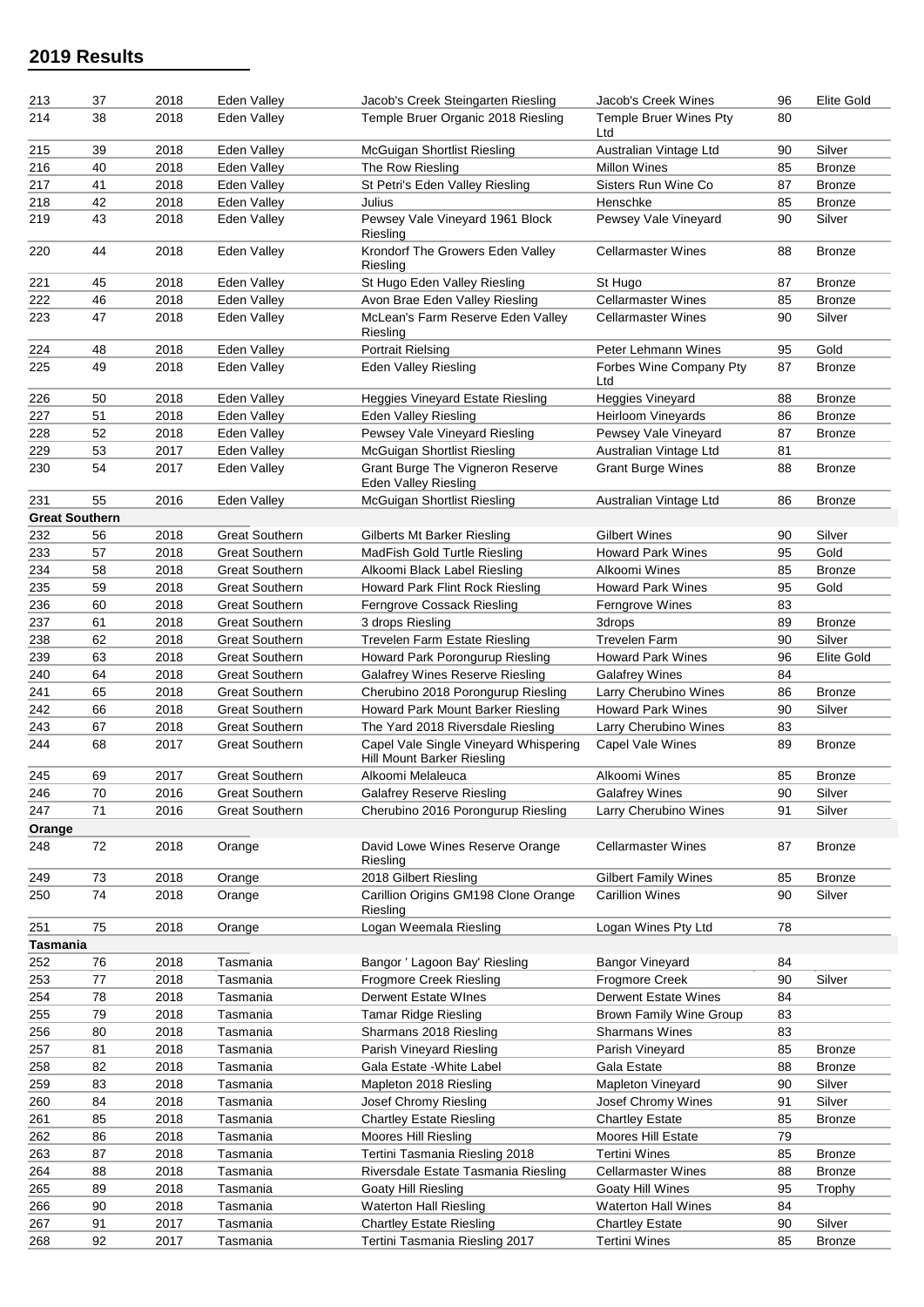| 269            | 93  | 2017 | Tasmania                  | <b>Goaty Hill Riesling</b>                                 | Goaty Hill Wines               | 81 |                   |
|----------------|-----|------|---------------------------|------------------------------------------------------------|--------------------------------|----|-------------------|
| 270            | 94  | 2017 | Tasmania                  | <b>Derwent Estate Riesling</b>                             | <b>Derwent Estate Wines</b>    | 80 |                   |
| 271            | 95  | 2016 | Tasmania                  | <b>Boomer Creek</b>                                        | Boomer creek                   | 81 |                   |
| <b>Various</b> |     |      |                           |                                                            |                                |    |                   |
| 272            | 96  | 2018 | <b>Strathbogie Ranges</b> | The Victorian Riesling                                     | Wine by Sam                    | 91 | Silver            |
| 273            | 97  | 2018 | Grampians                 | ATR Wines Hard Hill Road Writer's<br><b>Block Riesling</b> | <b>ATR Wines</b>               | 83 |                   |
| 274            | 98  | 2018 | Coonawarra                | <b>Schoolhouse Riesling</b>                                | Ladbroke Grove Wines           | 83 |                   |
| 275            | 99  | 2018 | Shoalhaven Coast          | Coolangatte Estate Winsome Riesling                        | Coolangatta Estate             | 95 | Gold              |
| 276            | 100 | 2018 | <b>Strathbogie Ranges</b> | Stone Dwellers 2018 Riesling                               | <b>Fowles Wine</b>             | 88 | <b>Bronze</b>     |
| 277            | 101 | 2018 | Penisulas                 | <b>Boston Bay Riesling</b>                                 | <b>Boston Bay Wines</b>        | 85 | <b>Bronze</b>     |
| 278            | 102 | 2018 | Mudgee                    | Bunnamagoo Estate Riesling                                 | <b>Bunnamagoo Estate Wines</b> | 86 | <b>Bronze</b>     |
| 279            | 103 | 2018 | Coonawarra                | Riddoch Eliza King Coonawarra Riesling                     | <b>Cellarmaster Wines</b>      | 85 | <b>Bronze</b>     |
| 280            | 104 | 2018 | <b>Barossa</b>            | Jacob's Creek Barossa Signature<br>Riesling                | Jacob's Creek Wines            | 96 | <b>Elite Gold</b> |
| 281            | 105 | 2018 | Geelong                   | Jack Rabbit Riesling                                       | Jack Rabbit Vineyard           | 79 |                   |
| 282            | 106 | 2018 | Various                   | St Anne's Myrniong Riesling                                | St Anne's Vineyards            | 83 |                   |
| 283            | 107 | 2018 | Geelong                   | Dinny Goonan Outlier Riesling                              | Dinny Goonan Wines             | 83 |                   |
| 284            | 108 | 2018 | Southern Highlands        | Tertini PCC Riesling 2018                                  | <b>Tertini Wines</b>           | 87 | <b>Bronze</b>     |
| 285            | 109 | 2018 | <b>Adelaide Hills</b>     | Green's Hill                                               | Henschke                       | 92 | Silver            |
| 286            | 110 | 2018 | Southern Highlands        | Tertini Yaraandoo Riesling 2018                            | <b>Tertini Wines</b>           | 83 |                   |
| 287            | 111 | 2018 | Grampians                 | Mount Langi Ghiran Cliff Edge Riesling                     | Mount Langi Ghiran             | 85 | <b>Bronze</b>     |
| 288            | 112 | 2018 | Yarra Valley              | La Boheme Act 1 Riesling                                   | De Bortoli Wines               | 77 |                   |
| 289            | 113 | 2018 | <b>Mount Gambier</b>      | DiGiorgio Family Wines Kongorong<br>Riesling               | <b>DiGiorgio Family Wines</b>  | 91 | Silver            |
| 290            | 114 | 2018 | <b>Strathbogie Ranges</b> | Ladies who Shoot their Lunch 2018<br>Riesling              | <b>Fowles Wine</b>             | 83 |                   |
| 291            | 115 | 2018 | Geelona                   | Austin's Riesling                                          | <b>Austin's Wines</b>          | 83 |                   |
| 292            | 116 | 2017 | Adelaide Hills            | Green's Hill                                               | Henschke                       | 90 | Silver            |
| 293            | 117 | 2016 | Mudgee                    | <b>Robert Stein Riesling</b>                               | <b>Robert Stein Winery</b>     | 95 | Gold              |
| 294            | 118 | 2016 | <b>Limestone Coast</b>    | Hoggies Estate 2016 Limestone Coast<br>Riesling            | <b>Hoggies Estate Wines</b>    | 00 | <b>WD</b>         |
| 295            | 119 | 2016 | Southern Highlands        | Tertini PCC Riesling 2016                                  | <b>Tertini Wines</b>           | 83 |                   |
|                |     |      |                           |                                                            |                                |    |                   |

### **CLASS 5 - OPEN VINTAGE 2016-18 - SEMI-DRY**

| <b>Exhibit</b> | Judaina | Vintage | Reaion      | Wine                                 | Winerv                      | Score | Medal         |
|----------------|---------|---------|-------------|--------------------------------------|-----------------------------|-------|---------------|
| Various        |         |         |             |                                      |                             |       |               |
| 301            |         | 2018    | Tasmania    | Winter Brook Vineyard Riesling       | Winter Brook Vineyard       | 83    |               |
| 302            |         | 2018    | Orange      | 2018 Gilbert Riesling RS 13          | <b>Gilbert Family Wines</b> | 85    | <b>Bronze</b> |
| 303            |         | 2018    | King Valley | John Gehrig Wines 2018 Riesling      | John Gehrig Wines           | 88    | <b>Bronze</b> |
| 304            |         | 2018    | Eden Valley | The Impressionist Riesling           | <b>Millon Wines</b>         | 82    |               |
| 305            |         | 2017    | Tasmania    | <b>Bream Creek Vineyard Riesling</b> | <b>Bream Creek Vineyard</b> | 87    | <b>Bronze</b> |

### **CLASS 6 - OPEN VINTAGE 2016-18 - SWEET INCLUDES BOTRYTIS AND EISWEIN**

| <b>Exhibit</b> | Judaina | Vintage | <b>Region</b>         | Wine                                                 | Winerv                  | Score | Medal         |
|----------------|---------|---------|-----------------------|------------------------------------------------------|-------------------------|-------|---------------|
| <b>Various</b> |         |         |                       |                                                      |                         |       |               |
| 314            | 6       | 2018    | Eden Valley           | Late Harvest Riesling                                | <b>Bethany Wines</b>    | 84    |               |
| 315            |         | 2018    | Geelona               | Austin's Late Harvest Riesling                       | <b>Austin's Wines</b>   | 91    | Silver        |
| 316            | 8       | 2018    | Adelaide Hills        | Longview Epitome Late Harvest Riesling               | Longview Vineyard       | 96    | Elite Gold    |
| 317            | 9       | 2018    | Tasmania              | Frogmore Creek FGR Riesling                          | <b>Frogmore Creek</b>   | 87    | <b>Bronze</b> |
| 318            | 10      | 2017    | Tasmania              | Derwent Estate Wines Late Harvest<br>Riesling        | Derwent Estate Wines    | 83    |               |
| 319            | 11      | 2017    | <b>Great Southern</b> | Uovo 2017 Riesling                                   | Larry Cherubino Wines   | 88    | <b>Bronze</b> |
| 320            | 12      | 2017    | Tasmania              | Gala Estate - Black Label - Late Harvest<br>Riesling | Gala Estate             | 91    | Silver        |
| 321            | 13      | 2017    | Pemberton             | <b>Bellarmine Riesling Half Dry</b>                  | <b>Bellarmine Wines</b> | 91    | Silver        |
| 322            | 14      | 2016    | <b>Great Southern</b> | PLAN B! OD RIESLING                                  | Plan B! Wines           | 85    | <b>Bronze</b> |
| 323            | 15      | 2016    | Pemberton             | <b>Bellarmine Riesling Select</b>                    | <b>Bellarmine Wines</b> | 90    | Silver        |

## **CLASS 7 - MUSEUM CLASS VINTAGE 2015 AND PRIOR - DRY**

| <b>Exhibit</b>      | Judaina | Vintage | <b>Region</b> | Wine                                          | Winerv                               | Score | Medal         |
|---------------------|---------|---------|---------------|-----------------------------------------------|--------------------------------------|-------|---------------|
| <b>Clare Valley</b> |         |         |               |                                               |                                      |       |               |
| 328                 |         | 2015    | Clare Valley  | Place in Time Riesling                        | Naked Run Wines                      | 90    | Silver        |
| 329                 |         | 2015    | Clare Vallev  | Jaeschkes Hill River Clare Estate<br>Riesling | Jaeschkes Hill River Clare<br>Estate | 96    | Elite Gold    |
| 330                 |         | 2015    | Clare Valley  | Leasingham Classic Clare Riesling             | Leasingham Wines                     | 86    | <b>Bronze</b> |
| 331                 |         | 2015    | Clare Valley  | Mort's Reserve Riesling                       | Kilikanoon Wines                     |       | <b>Bronze</b> |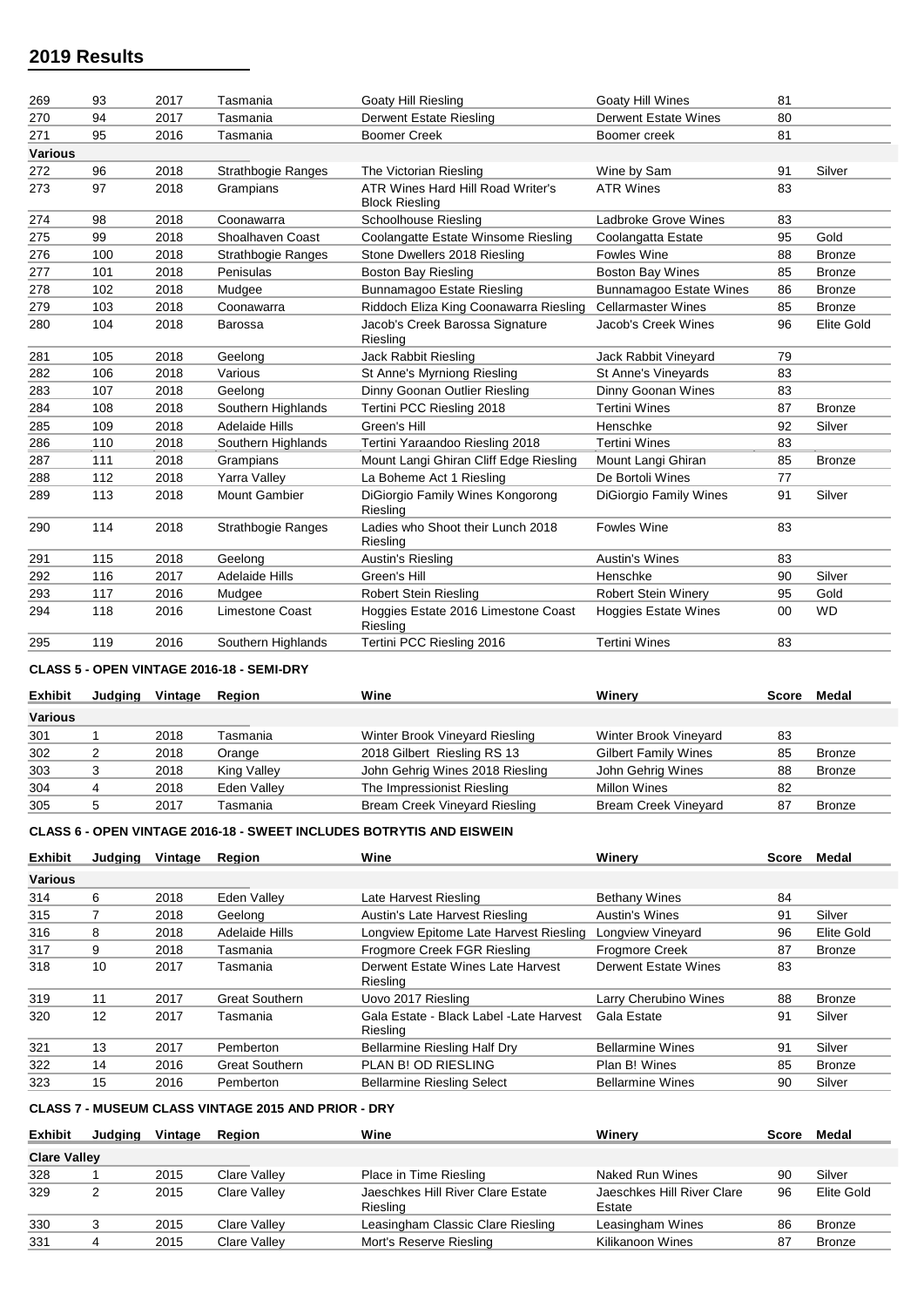| 332                | 5  | 2014 | Clare Valley          | Mort's Reserve Riesling                                        | Kilikanoon Wines              | 87     | <b>Bronze</b>     |
|--------------------|----|------|-----------------------|----------------------------------------------------------------|-------------------------------|--------|-------------------|
| 333                | 6  | 2014 | Clare Valley          | Leasingham Classic Clare Riesling                              | Leasingham Wines              | 92     | Silver            |
| 334                | 7  | 2014 | <b>Clare Valley</b>   | Rhythm Stick Wines - Red Robin Riesling Rhythm Stick Wines     |                               | 96     | Elite Gold        |
| 335                | 8  | 2013 | Clare Valley          | Spring farm Block 114                                          | Jim Barry Wines               | 90     | Silver            |
| 336                | 9  | 2013 | <b>Clare Valley</b>   | <b>Bird in Hand Riesling</b>                                   | Bird in Hand                  | 90     | Silver            |
| 337                | 10 | 2013 | <b>Clare Valley</b>   | Spring Farm Block                                              | Jim Barry Wines               | 91     | Silver            |
| 338                | 11 | 2013 | <b>Clare Valley</b>   | Robert Crabtree Watervale Riesling                             | Crabtree Watervale Wines      | 87     | <b>Bronze</b>     |
| 339                | 12 | 2012 | <b>Clare Valley</b>   | Mort's Block Riesling                                          | Kilikanoon Wines              | 95     | Gold              |
| 340                | 13 | 2012 | <b>Clare Valley</b>   | Shut The Gate For Love Watervale<br>Riesling                   | <b>Shut the Gate Wines</b>    | 85     | <b>Bronze</b>     |
| 341                | 14 | 2012 | <b>Clare Valley</b>   | Polish Hill River Clare Valley Aged<br><b>Release Riesling</b> | <b>Paulett Wines</b>          | 90     | Silver            |
| 342                | 15 | 2012 | <b>Clare Valley</b>   | Lodge Hill                                                     | Jim Barry Wines               | 91     | Silver            |
| 343                | 16 | 2011 | <b>Clare Valley</b>   | Mort's Reserve Riesling                                        | Kilikanoon Wines              | 92     | Silver            |
| 344                | 17 | 2009 | Clare Valley          | Stone Bridge Wines Riesling                                    | Stone Bridge Wines            | 95     | Gold              |
| 345                | 18 | 2009 | Clare Valley          | Polish Hill River                                              | The Wilson Vineyard           | 96     | Elite Gold        |
| 346                | 19 | 2009 | <b>Clare Valley</b>   | <b>Crabtree Hilltop Riesling</b>                               | Crabtree Watervale Wines      | 96     | Elite Gold        |
| 347                | 20 | 2006 | Clare Valley          | Tim Adams Reserve Riesling                                     | <b>Tim Adams Wines</b>        | 85     | <b>Bronze</b>     |
| <b>Eden Valley</b> |    |      |                       |                                                                |                               |        |                   |
| 348                | 21 | 2015 | Eden Valley           | Grant Burge The Vigneron Reserve<br>Eden Valley Riesling       | <b>Grant Burge Wines</b>      | 84     |                   |
| 349                | 22 | 2015 | Eden Valley           | Wigan Riesling                                                 | Peter Lehmann Wines           | 90     | Silver            |
| 350                | 23 | 2015 | Eden Valley           | McGuigan Shortlist Riesling                                    | Australian Vintage Ltd        | 92     | Silver            |
| 351                | 24 | 2015 | Eden Valley           | 2015 G+G Single Reserve Vineyard<br>Riesling                   | <b>Gilbert Family Wines</b>   | 90     | Silver            |
| 352                | 25 | 2014 | Eden Valley           | McGuigan Shortlist Riesling                                    | Australian Vintage Ltd        | 89     | <b>Bronze</b>     |
| 353                | 26 | 2014 | Eden Valley           | Pewsey Vale Vineyard The Contours<br>Riesling                  | Pewsey Vale Vineyard          | 88     | <b>Bronze</b>     |
| 354                | 27 | 2013 | Eden Valley           | McGuigan Shortlist Riesling                                    | Australian Vintage Ltd        | 95     | Gold              |
| 355                | 28 | 2012 | Eden Valley           | McGuigan Shortlist Riesling                                    | Australian Vintage Ltd        | 92     | Silver            |
| 356                | 29 | 2011 | Eden Valley           | Bethany Reserve Riesling                                       | <b>Bethany Wines</b>          | 96     | <b>Elite Gold</b> |
| 357                | 30 | 2011 | Eden Valley           | <b>McGuigan Shortlist Riesling</b>                             | Australian Vintage Ltd        | 87     | <b>Bronze</b>     |
| 358                | 31 | 2010 | Eden Valley           | G+G Museum Reserve Riesling                                    | <b>Gilbert Family Wines</b>   | 96     | <b>Elite Gold</b> |
| 359                | 32 | 2010 | Eden Valley           | McGuigan Shortlist Riesling                                    | Australian Vintage Ltd        | 86     | Bronze            |
| 360                | 33 | 2014 | Eden Valley           | Wigan Riesling                                                 | Peter Lehmann Wines           | 83     |                   |
| 361                | 34 | 2009 | Eden Valley           | <b>McGuigan Shortlist Riesling</b>                             | Australian Vintage Ltd        | 83     |                   |
| 362                | 35 | 2010 | Eden Valley           | Cellar Matured Eden Valley Riesling                            | Forbes Wine Company Pty       | 90     | Silver            |
|                    |    |      |                       |                                                                | Ltd                           |        |                   |
| 363                | 36 | 2008 | Eden Valley           | <b>McGuigan Shortlist Riesling</b>                             | Australian Vintage Ltd        | 87     | <b>Bronze</b>     |
| <b>Tasmania</b>    |    |      |                       |                                                                |                               |        |                   |
| 364                | 37 | 2015 | Tasmania              | Alcorso Riesling                                               | Fine Drop                     | 86     | <b>Bronze</b>     |
| 365                | 38 | 2015 | Tasmania              | <b>Brook Eden Riesling</b>                                     | <b>Brook Eden Vineyard</b>    | 90     | Silver            |
| 366                | 39 | 2014 | Tasmania              | Alcorso Riesling                                               | Fine Drop                     | 84     |                   |
| 367                | 40 | 2013 | Tasmania              | Alcorso Riesling                                               | Fine Drop                     | 91     | Silver            |
| 368                | 41 | 2012 | Tasmania              | Alcorso Riesling                                               | Fine Drop                     | 83     |                   |
| 369                | 42 | 2011 | Tasmania              | Alcorso Riesling                                               | Fine Drop                     | 84     |                   |
| <b>Various</b>     |    |      |                       |                                                                |                               |        |                   |
| 370                | 43 | 2015 | <b>Great Southern</b> | Cherubino 2015 Porongurup Riesling                             | Larry Cherubino Wines         | 83     |                   |
| 371                | 44 | 2014 | Mount Gambier         | DiGiorgio Family Wines Kongorong<br>Riesling                   | <b>DiGiorgio Family Wines</b> | $00\,$ | WD                |
| 372                | 45 | 2014 | <b>Great Southern</b> | Capel Vale Regional Series Riesling                            | Capel Vale Wines              | 87     | <b>Bronze</b>     |
| 373                | 46 | 2014 | Coonawarra            | Patrick of Coonawarra Aged Riesling                            | Patrick of Coonawarra         | 90     | Silver            |
| 374                | 47 | 2013 | <b>Mount Gambier</b>  | DiGiorgio Family Wines Kongorong<br>Riesling                   | DiGiorgio Family Wines        | 85     | <b>Bronze</b>     |
| 375                | 48 | 2012 | Orange                | Gilbert by Simon Gilbert Riesling                              | <b>Gilbert Family Wines</b>   | 96     | <b>Elite Gold</b> |
| 376                | 49 | 2012 | Coonawarra            | Patrick of Coonawarra Aged Riesling                            | Patrick of Coonawarra         | 93     | Silver            |
| 377                | 50 | 2011 | <b>Great Southern</b> | <b>Trevelen Farm Riesling</b>                                  | <b>Trevelen Farm</b>          | 91     | Silver            |
| 378                | 51 | 2011 | Adelaide Hills        | Vertigo (TRKN' Riesling                                        | La Linea                      | 90     | Silver            |
| 379                | 52 | 2009 | Mudgee                | <b>Robert Stein Riesling</b>                                   | <b>Robert Stein Winery</b>    | 97     | Trophy            |
| 380                | 53 | 2009 | Pemberton             | <b>Bellarmine Riesling Dry</b>                                 | <b>Bellarmine Wines</b>       | 95     | Gold              |
| 381                | 54 | 2008 | Mudgee                | <b>Robert Stein Riesling</b>                                   | <b>Robert Stein Winery</b>    | 96     | Elite Gold        |
| 500                | 55 | 2006 | Canberra District     | Helm Classic Dry Riesling                                      | Helm Wines                    | 88     | <b>Bronze</b>     |
|                    |    |      |                       |                                                                |                               |        |                   |

**CLASS 8 - MUSEUM CLASS VINTAGE 2015 AND PRIOR - SEMI-DRY**

| <b>Exhibit</b> | Judaina | Vintage | Region      | Wine                     | Winerv                      | Score | Medal  |
|----------------|---------|---------|-------------|--------------------------|-----------------------------|-------|--------|
| <b>Various</b> |         |         |             |                          |                             |       |        |
| 383            |         | 2015    | Eden Vallev | 2015 G+G Riesling RS 8.7 | <b>Gilbert Family Wines</b> |       | Silver |
| 384            |         | 2015    | Orange      | Logan Weemala Riesling   | Logan Wines Pty Ltd         |       | Silver |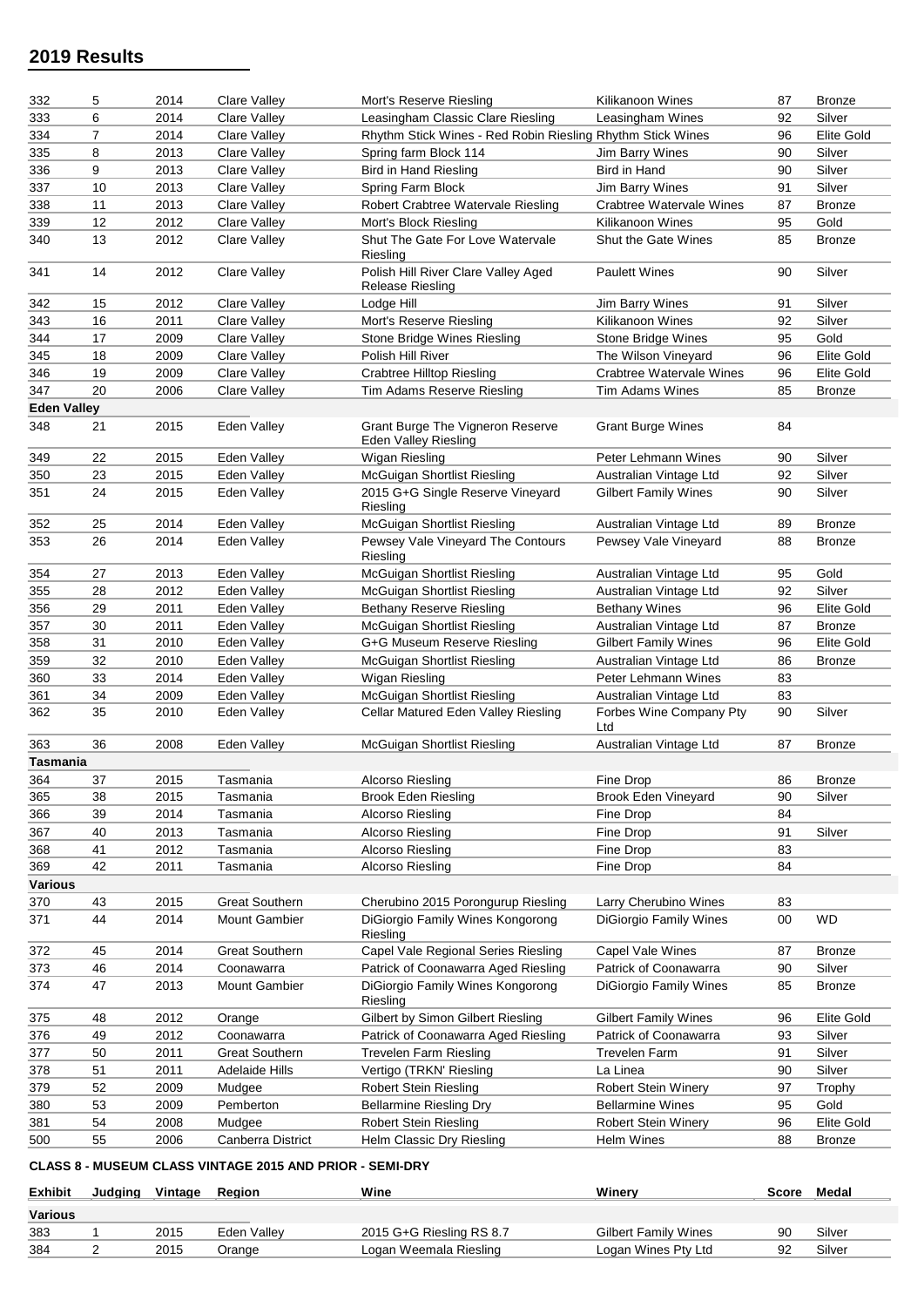| 385            | 3                                     | 2015      | Tasmania                    | <b>Bream Creek Vineyard Riesling</b>                                                       | <b>Bream Creek Vineyard</b>     | 83           |               |
|----------------|---------------------------------------|-----------|-----------------------------|--------------------------------------------------------------------------------------------|---------------------------------|--------------|---------------|
| 386            | 4                                     | 2012      | McLaren Vale                | The Dry Dam                                                                                | d'Arenberg                      | 92           | Silver        |
| 387            | 5                                     | 2009      | <b>Great Southern</b>       | The Yard 2009 Pannoo Riesling                                                              | Larry Cherubino Wines           | 88           | <b>Bronze</b> |
|                |                                       |           |                             | <b>CLASS 9 - MUSEUM CLASS VINTAGE 2015 AND PRIOR - SWEET INCLUDES BOTRYTIS AND EISWEIN</b> |                                 |              |               |
| <b>Exhibit</b> | Judging                               | Vintage   | Region                      | Wine                                                                                       | Winery                          | Score        | Medal         |
| <b>Various</b> |                                       |           |                             |                                                                                            |                                 |              |               |
| 388            | $\mathbf{1}$                          | 2015      | <b>King Valley</b>          | Brown Brothers Patricia Noble Riesling                                                     | <b>Brown Family Wine Group</b>  | 90           | Silver        |
| 389            | $\overline{2}$                        | 2014      | Tasmania                    | Gala Estate- Late Harvest Riesling                                                         | Gala Estate                     | 95           | Gold          |
| 390            | 3                                     | 2014      | Orange                      | Highland Heritage Estate Mount<br>Canobolas Nikki D Riesling                               | <b>Highland Heritage Estate</b> | 84           |               |
| 391            | 4                                     | 2013      | Orange                      | 2013 Gilbert by Simon Gilbert Late<br><b>Harvest Riesling</b>                              | <b>Gilbert Family Wines</b>     | 90           | Silver        |
|                | <b>CLASS 19 - SPECIALTY RIESLING</b>  |           |                             |                                                                                            |                                 |              |               |
| <b>Exhibit</b> | Judging                               | Vintage   | Region                      | Wine                                                                                       | Winery                          | Score        | Medal         |
| <b>Various</b> |                                       |           |                             |                                                                                            |                                 |              |               |
| 487            | $\mathbf{1}$                          | 2019      | <b>Canberra District</b>    | Four Winds Vineyard 2019 Sparkling<br>Riesling                                             | Four Winds Vineyard             | 87           | <b>Bronze</b> |
| 488            | 2                                     | <b>NV</b> | <b>Clare Valley</b>         | Skillogalee Sparkling Riesling                                                             | Skillogalee Wines               | 87           | <b>Bronze</b> |
|                | <b>CLASS 20 - WINES OF PROVENANCE</b> |           |                             |                                                                                            |                                 |              |               |
| <b>Exhibit</b> | Judging Vintage                       |           | Region                      | Wine                                                                                       | Winery                          | <b>Score</b> | Medal         |
| Various        |                                       |           |                             |                                                                                            |                                 |              |               |
| 491            | 1                                     | 12003     | 2018 2014 Canberra District | Mount Majura Vineyard Riesling                                                             | Mount Majura Vineyard           | 92           | Silver        |
| 492            | $\overline{2}$                        | 12007     | 2017 2010 Great Southern    | <b>Trevelen Farm Riesling</b>                                                              | <b>Trevelen Farm</b>            | 83           |               |
| 493            | 3                                     | 12005     | 2015 2009 Clare Valley      | Mort's Reserve Riesling                                                                    | <b>Kilikanoon Wines</b>         | 87           | <b>Bronze</b> |
| 494            | 4                                     | 12005     | 2018 2010 Coonawarra        | Schoolhouse Riesling                                                                       | Ladbroke Grove Wines            | 83           |               |
| 495            | 5                                     | 2009      | 2019 2014 Clare Valley      | Polish Hill River                                                                          | The Wilson Vineyard             | 87           | <b>Bronze</b> |
| 496            | 6                                     | 2005      | 2019 2013 Clare Valley      | Polish Hill River Clare Valley Aged<br>Release Riesling                                    | <b>Paulett Wines</b>            | 87           | <b>Bronze</b> |
| 497            | $\overline{7}$                        | 2005      | 2019 2012 Great Southern    | Ferngrove Cossack Riesling                                                                 | Ferngrove Wines                 | 91           | Silver        |
| 498            | 8                                     | 2006      | 2018 2016 Great Southern    | <b>Galafrey Wines Reserve Riesling</b>                                                     | <b>Galafrey Wines</b>           | 83           |               |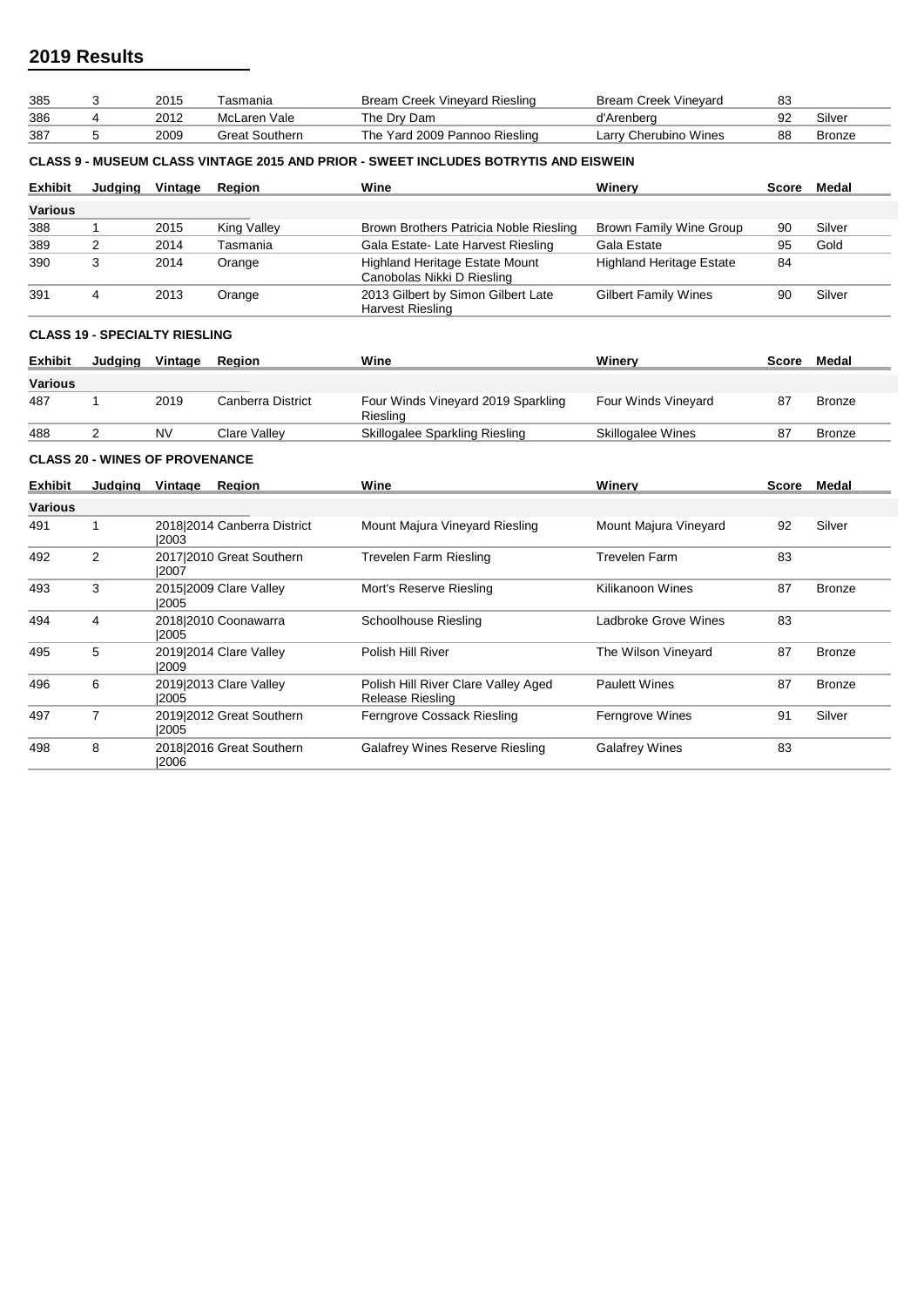# **CANADA**

## **CLASS 10 - CURRENT VINTAGE 2018 - DRY**

| <b>Exhibit</b> | Judaina | Vintage | Region                                            | Wine                                                                         | Winerv                                      | Score | Medal         |
|----------------|---------|---------|---------------------------------------------------|------------------------------------------------------------------------------|---------------------------------------------|-------|---------------|
| <b>Various</b> |         |         |                                                   |                                                                              |                                             |       |               |
| 419            | 27      | 2018    | Okanagan Valley                                   | <b>Terroir Collection Simes Vineyard</b><br>Riesling                         | <b>Mission Hill Family Estate</b><br>Winerv | 83    |               |
|                |         |         | <b>CLASS 11 - CURRENT VINTAGE 2018 - SEMI DRY</b> |                                                                              |                                             |       |               |
| <b>Exhibit</b> | Judaina | Vintage | Region                                            | Wine                                                                         | Winerv                                      | Score | Medal         |
| <b>Various</b> |         |         |                                                   |                                                                              |                                             |       |               |
| 426            | 7       | 2018    | Okanagan Valley                                   | Platinum Riesling Block 3                                                    | Cedar Creek Estate Winery                   | 87    | <b>Bronze</b> |
| 427            | 8       | 2018    | Okanagan Valley                                   | Cedar Creek Estate Riesling                                                  | Cedar Creek Estate Winery                   | 97    | Trophy        |
| 418            | 9       | 2018    | Okanagan Valley                                   | Reserve Riesling                                                             | <b>Mission Hill Family Estate</b><br>Winery | 85    | <b>Bronze</b> |
|                |         |         |                                                   | <b>CLASS 15 - OPEN VINTAGE 2015-17 - SWEET INCLUDES BOTRYTIS AND EISWEIN</b> |                                             |       |               |
| <b>Exhibit</b> | Judaina | Vintage | Region                                            | Wine                                                                         | Winerv                                      | Score | Medal         |

|                | --------- |      |                 |                                                            | .                                           |    |            |
|----------------|-----------|------|-----------------|------------------------------------------------------------|---------------------------------------------|----|------------|
| <b>Various</b> |           |      |                 |                                                            |                                             |    |            |
| 481            | 9         | 2017 | Okanagan Valley | Terroir Collection No. 17 Silver Ranch<br>Riesling Icewine | <b>Mission Hill Family Estate</b><br>Winerv | 78 |            |
| 482            | 10        | 2017 | Okanagan Valley | Reserve Riesling Icewine                                   | Mission Hill Family Estate<br>Winery        | 96 | Elite Gold |
| 483            | 11        | 2016 | Okanagan Valley | Reserve Riesling Icewine                                   | <b>Mission Hill Family Estate</b><br>Winerv | 96 | Elite Gold |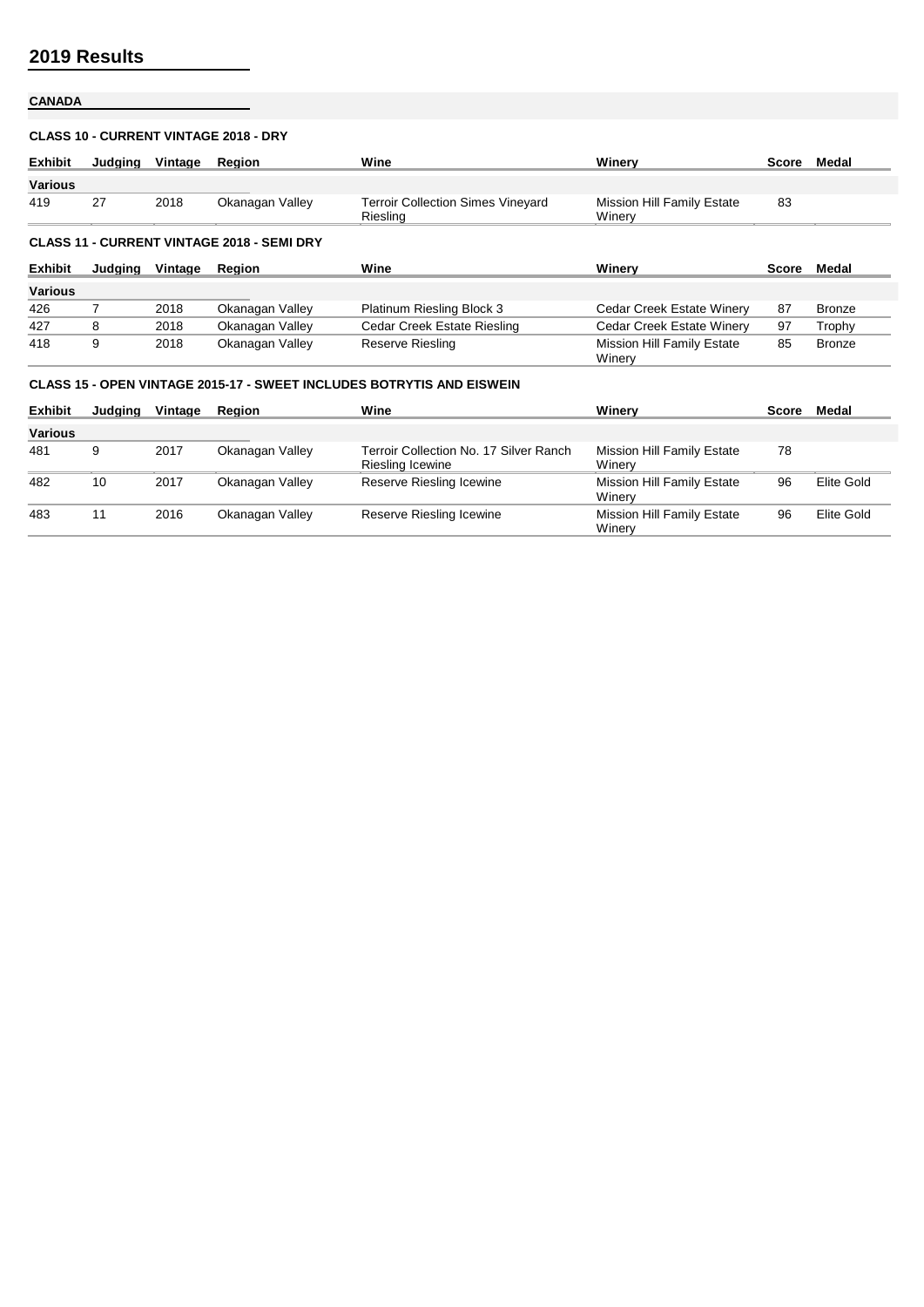## **CHILE**

## **CLASS 1 - CURRENT VINTAGE 2019- DRY**

| <b>Exhibit</b> | Judaina | Vintage | Reaion        | Wine                           | Winerv                          | Score | Medal |
|----------------|---------|---------|---------------|--------------------------------|---------------------------------|-------|-------|
| <b>Various</b> |         |         |               |                                |                                 |       |       |
| 155            | 155     | 2019    | Casablanca Va | Viña Casas Del Bosque Riesling | VIÑA CASAS DEL<br><b>BOSQUE</b> | 84    |       |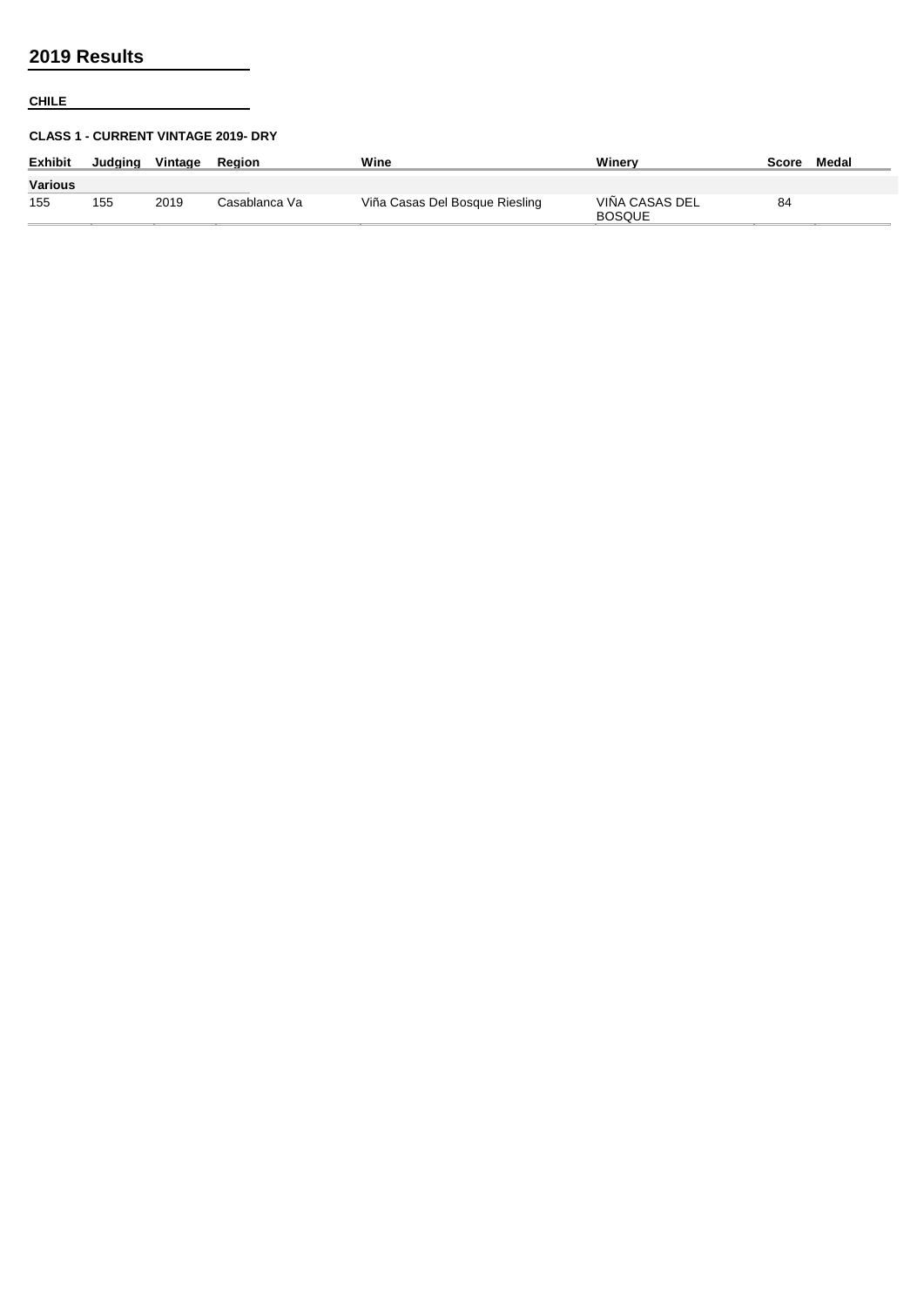# **CHINA**

## **CLASS 10 - CURRENT VINTAGE 2018 - DRY**

| <b>Exhibit</b> | Judaina | Vintage | Reaion | Wine                                                                   | Winerv                | Score | Medal |
|----------------|---------|---------|--------|------------------------------------------------------------------------|-----------------------|-------|-------|
| Various        |         |         |        |                                                                        |                       |       |       |
| 464            | 28      | 2018    | East   | Ningxia Helan Mountain Kanaan Rielsing, Ningxia Helan<br>Mountain East | Ningxia Kanaan Winery | 83    |       |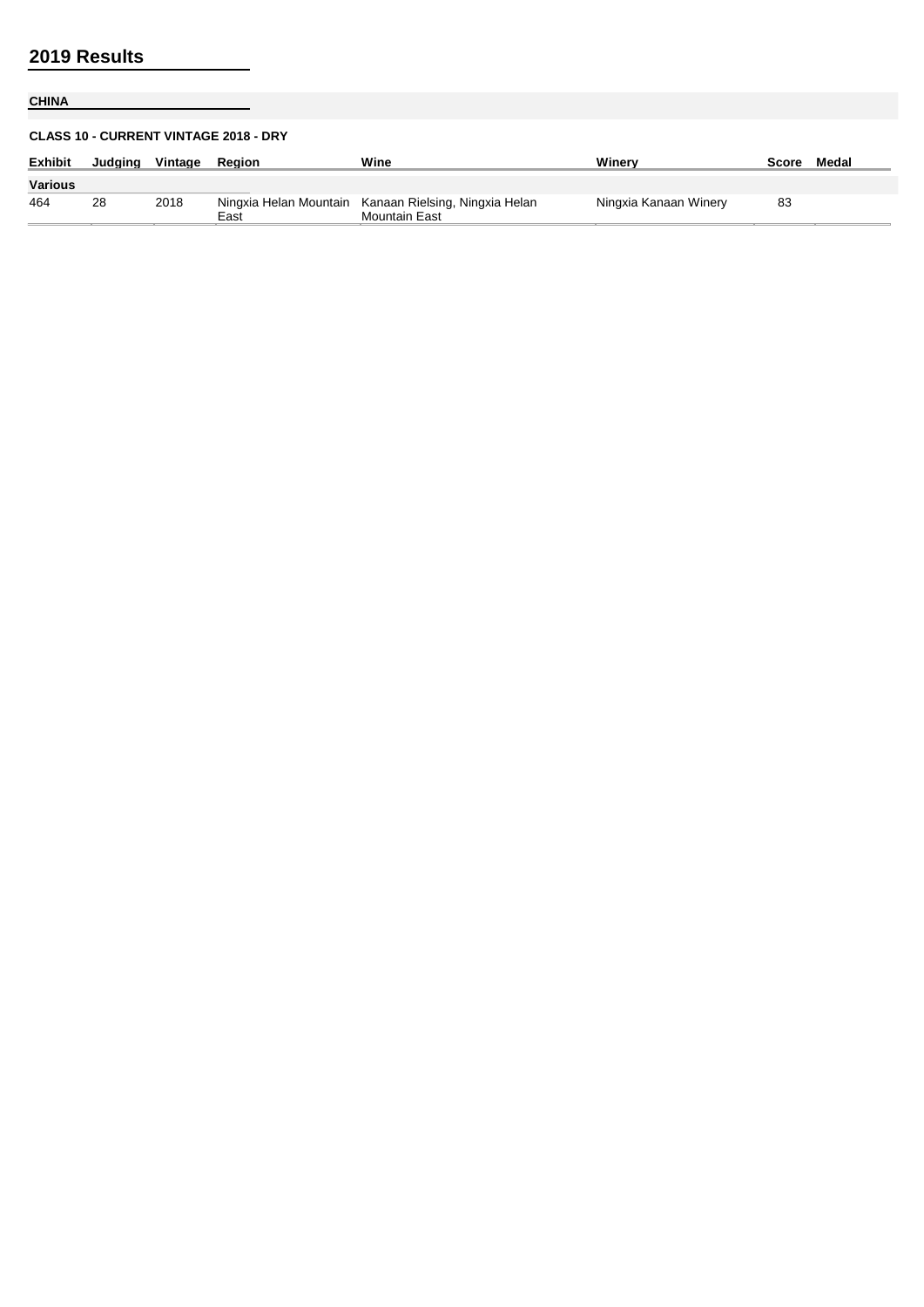## **CZECH REPUBLIC**

### **CLASS 10 - CURRENT VINTAGE 2018 - DRY**

| <b>Exhibit</b> | Judaina | Vintage | Reaion | Wine                                    | Winerv                 | Score | Medal |
|----------------|---------|---------|--------|-----------------------------------------|------------------------|-------|-------|
| <b>Morava</b>  |         |         |        |                                         |                        |       |       |
| 411            | 19      | 2018    | Morava | Znovin Riesling VOC Znojmo 8345         | Znovin Znojmo, a.s.    | 83    |       |
| 412            | 20      | 2018    | Morava | Znovin Riesling late harvest ROSNIČKA   | Znovin Znojmo, a.s     | 82    |       |
| 413            | 21      | 2018    | Morava | Rhein Riesling                          | <b>Winery Dvoracek</b> | 70    |       |
| 414            | 22      | 2018    | Morava | Znovin Riesling VOC Znojmo 8346         | Znovin Znojmo, a.s.    | 82    |       |
| 415            | 23      | 2018    | Morava | Znovin Riesling late harvest U tři dubů | Znovin Znojmo, a.s.    | 79    |       |

### **CLASS 13 - OPEN VINTAGE 2015-17 - DRY**

| <b>Exhibit</b> | Judaina | Vintage | <b>Region</b>                              | Wine                            | Winerv                 | Score        | Medal |
|----------------|---------|---------|--------------------------------------------|---------------------------------|------------------------|--------------|-------|
| <b>Various</b> |         |         |                                            |                                 |                        |              |       |
| 461            | 25      | 2017    | Morava                                     | Rhein Riesling sur-lie          | <b>Winery Dvoracek</b> | 78           |       |
| 462            | 26      | 2017    | Morava                                     | Rhein Riesling sur-lie BARRIQUE | <b>Winery Dvoracek</b> | 78           |       |
| 463            | 27      | 2015    | Morava                                     | Znovin Riesling Regional Wine   | Znovin Znojmo, a.s.    | 78           |       |
|                |         |         | CLASS 14 - OPEN VINTAGE 2015-17 - SEMI DRY |                                 |                        |              |       |
| <b>Exhibit</b> | Judging | Vintage | <b>Region</b>                              | Wine                            | Winerv                 | <b>Score</b> | Medal |

| Various        |         |         |               |                                                                                      |                    |              |       |
|----------------|---------|---------|---------------|--------------------------------------------------------------------------------------|--------------------|--------------|-------|
| 472            |         | 2015    | Morava        | Znovin Rieslng Sobes late harvest                                                    | Znovin Znojmo, a.s | 84           |       |
| <b>Exhibit</b> | Judging | Vintage | <b>Region</b> | <b>CLASS 15 - OPEN VINTAGE 2015-17 - SWEET INCLUDES BOTRYTIS AND EISWEIN</b><br>Wine | Winerv             | <b>Score</b> | Medal |

| <b>Various</b> |     |                 |                 |       |         |
|----------------|-----|-----------------|-----------------|-------|---------|
| 484            | . . | つへィに<br>ں ان 20 | Rhein<br>SER\/∆ | acek" | o٥<br>൦ |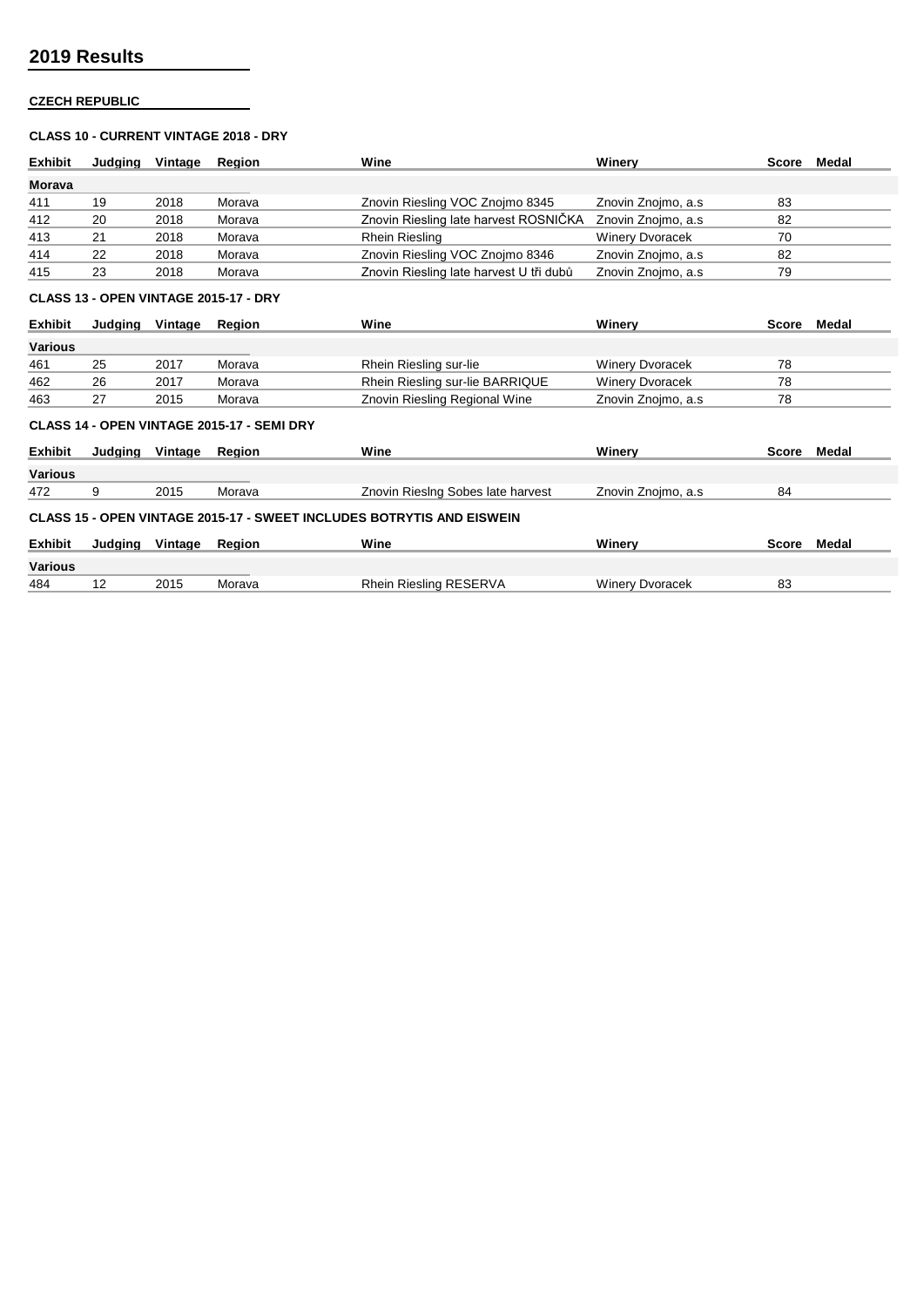## **FRANCE**

## **CLASS 10 - CURRENT VINTAGE 2018 - DRY**

| <b>Exhibit</b> | Judging        | Vintage | Region                                            | Wine                                           | Winery                                  | Score | Medal         |
|----------------|----------------|---------|---------------------------------------------------|------------------------------------------------|-----------------------------------------|-------|---------------|
| <b>Alsace</b>  |                |         |                                                   |                                                |                                         |       |               |
| 393            | 1              | 2018    | Alsace                                            | Riesling 'Les Murailles' AOC Alsace            | Château de Riquewihr Doff<br>& Irion    | 91    | Silver        |
| 394            | $\overline{2}$ | 2018    | Alsace                                            | <b>Riesling Reserve</b>                        | Alsace Willm                            | 85    | <b>Bronze</b> |
| 395            | 3              | 2018    | Alsace                                            | Riesling 'Les Tommeries' AOC Alsace            | Château de Riquewihr Doff<br>& Irion    | 84    |               |
| 396            | 4              | 2018    | Alsace                                            | Riesling                                       | Dopff au Moulin                         | 85    | <b>Bronze</b> |
| 397            | 5              | 2018    | Alsace                                            | Riesling                                       | Wolfberger                              | 80    |               |
| 398            | 6              | 2018    | Alsace                                            | <b>Riesling Reserve</b>                        | Lucien Albrecht                         | 86    | <b>Bronze</b> |
| 399            | $\overline{7}$ | 2018    | Alsace                                            | Riesling La Griffe du Diable AOC Alsace        | La Cave des Vignerons de<br>Pfaffenheim | 83    |               |
|                |                |         | <b>CLASS 11 - CURRENT VINTAGE 2018 - SEMI DRY</b> |                                                |                                         |       |               |
| <b>Exhibit</b> | Judaina        | Vintage | Region                                            | Wine                                           | Winerv                                  | Score | Medal         |
| <b>Various</b> |                |         |                                                   |                                                |                                         |       |               |
| 425            | 6              | 2018    | Alsace                                            | Grand Cru Schoenenbourg Rielsing<br>AOC Alsace | Château de Riquewihr Doff<br>& Irion    | 81    |               |
|                |                |         | CLASS 13 - OPEN VINTAGE 2015-17 - DRY             |                                                |                                         |       |               |
| <b>Exhibit</b> | Judging        | Vintage | Region                                            | Wine                                           | Winery                                  | Score | Medal         |
| <b>Alsace</b>  |                |         |                                                   |                                                |                                         |       |               |

| 437            |         | 2017    | Alsace                                                      | <b>Riesling Grand Cru Spiegel</b>    | Lucien Albrecht                      | 96           | Elite Gold |
|----------------|---------|---------|-------------------------------------------------------------|--------------------------------------|--------------------------------------|--------------|------------|
| 438            |         | 2017    | Alsace                                                      | Riesling Grand Cru Kirchberg De Barr | Alsace Willm                         | 87           | Bronze     |
| 439            | 3       | 2016    | Alsace                                                      | Riesling 'Les Murailles' AOC Alsace  | Château de Riquewihr Doff<br>& Irion | 93           | Silver     |
| 440            | 4       | 2016    | Alsace                                                      | Riesling Grand Cru Eichberg          | Wolfberger                           | 96           | Elite Gold |
|                |         |         | <b>CLASS 16 - MUSEUM CLASS VINTAGE 2014 AND PRIOR - DRY</b> |                                      |                                      |              |            |
| <b>Exhibit</b> | Judaina | Vintage | Reaion                                                      | Wine                                 | Winerv                               | <b>Score</b> | Medal      |
| <b>Various</b> |         |         |                                                             |                                      |                                      |              |            |
| 486            |         | 2014    | Alsace                                                      | Riesling Grand Cru Schoenenbourg     | Dopff au Moulin                      | 86           | Bronze     |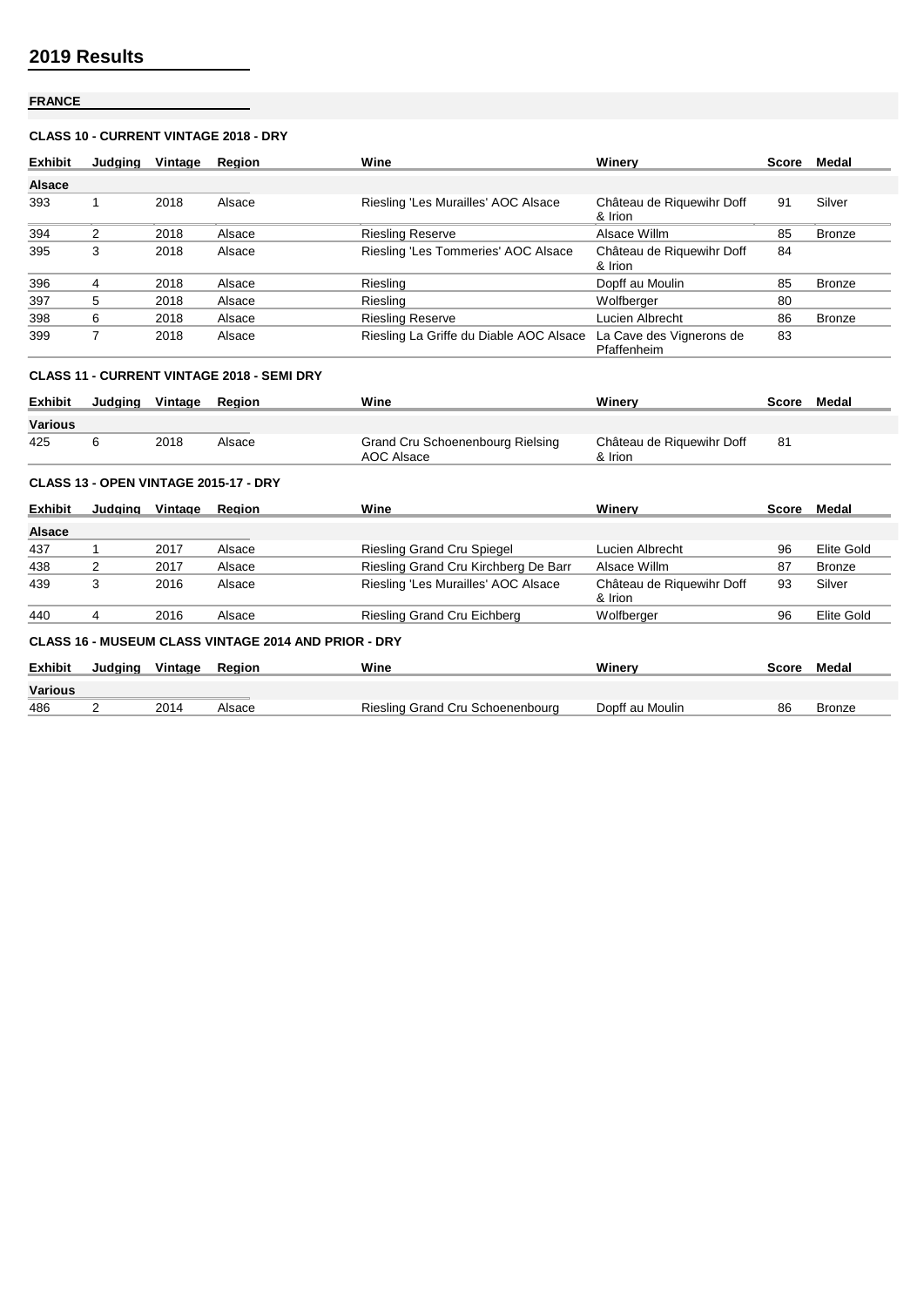## **GERMANY**

## **CLASS 10 - CURRENT VINTAGE 2018 - DRY**

| <b>Exhibit</b> |                | Judaina Vintage | <b>Region</b>                                     | Wine                                                                           | Winery                           |              | Score Medal   |
|----------------|----------------|-----------------|---------------------------------------------------|--------------------------------------------------------------------------------|----------------------------------|--------------|---------------|
| Rheingau       |                |                 |                                                   |                                                                                |                                  |              |               |
| 400            | 8              | 2018            | Rheingau                                          | Riesling dry                                                                   | Weingut Prinz von Hessen         | 85           | <b>Bronze</b> |
| 401            | 9              | 2018            | Rheingau                                          | My Way Riesling trocken<br><b>VDP.GUTSWEIN</b>                                 | Weingut August Eser              | 86           | <b>Bronze</b> |
| 402            | 10             | 2018            | Rheingau                                          | Johannisberger Klaus Riesling                                                  | Weingut Prinz von Hessen         | 86           | Bronze        |
| 403            | 11             | 2018            | Rheingau                                          | Rauenthaler Rothenberg Riesling<br>trocken VDP.ERSTE LAGE                      | <b>Weingut August Eser</b>       | 86           | Bronze        |
| 404            | 12             | 2018            | Rheingau                                          | 2018 'Rheinstrom' Riesling trocken<br><b>VDP.GUTSWEIN</b>                      | Weingut Georg Müller<br>Stiftung | 83           |               |
| 405            | 13             | 2018            | Rheingau                                          | 'W' Riesling trocken VDP.GUTSWEIN                                              | Weingut August Eser              | 87           | <b>Bronze</b> |
| 406            | 14             | 2018            | Rheingau                                          | 2018 Hattenheim Riesling trocken<br><b>VDP.ORTSWEIN</b>                        | Weingut Georg Müller<br>Stiftung | 83           |               |
| Rheinhessen    |                |                 |                                                   |                                                                                |                                  |              |               |
| 407            | 15             | 2018            | Rheinhessen                                       | 2018 Riesling VDP.GUTSWEIN                                                     | Stefan Winter GmbH               | 90           | Silver        |
| 408            | 16             | 2018            | Rheinhessen                                       | <b>CARDINALIS Dalsheimer Steig Riesling</b><br>trocken                         | <b>Weingut Schales</b>           | 86           | <b>Bronze</b> |
| 409            | 17             | 2018            | Rheinhessen                                       | Zellerweg AM Schwarzen Hergott<br>Riesling GG BattenfeldSpanier                | Spanier-Gillot GmbH & Co.<br>ΚG  | 82           |               |
| 410            | 18             | 2018            | Rheinhessen                                       | Kirchenstück Riesling GG<br>BattenfeldSpanier                                  | Spanier-Gillot GmbH & Co.<br>KG  | 82           |               |
|                |                |                 | <b>CLASS 11 - CURRENT VINTAGE 2018 - SEMI DRY</b> |                                                                                |                                  |              |               |
| <b>Exhibit</b> |                | Judging Vintage | Region                                            | Wine                                                                           | Winery                           | Score        | Medal         |
| Various        |                |                 |                                                   |                                                                                |                                  |              |               |
| 420            | $\mathbf{1}$   | 2018            | Rheingau                                          | Riesling semi-dry                                                              | Weingut Prinz von Hessen         | 90           | Silver        |
|                |                |                 |                                                   | <b>CLASS 12 - CURRENT VINTAGE 2018 - SWEET INCLUDES BOTRYTIS AND EISWEIN</b>   |                                  |              |               |
| <b>Exhibit</b> | Judging        | Vintage         | Region                                            | Wine                                                                           | Winery                           | <b>Score</b> | Medal         |
| Rheingau       |                |                 |                                                   |                                                                                |                                  |              |               |
| 428            | 1              | 2018            | Rheingau                                          | 2018 Hattenheimer Hassel Riesling<br>Spätlese VDP.GROSSE LAGE                  | Weingut Georg Müller<br>Stiftung | 87           | <b>Bronze</b> |
| 429            | $\overline{2}$ | 2018            | Rheingau                                          | Hattenheimer Wisselbrunnen Riesling<br>Trockenbeerenauslese VDP.GROSSE<br>LAGE | Weingut Georg Müller<br>Stiftung | 98           | Trophy        |
| 430            | 3              | 2018            | Rheingau                                          | 2018 Hattenheimer Hassel Riesling<br>Kabinett VDP.GROSSE LAGE                  | Weingut Georg Müller<br>Stiftung | 90           | Silver        |
| 431            | 4              | 2018            | Rheingau                                          | 2018 Hattenheimer Wisselbrunnen<br>Riesling Spätlese VDP.GROSSE LAGE           | Weingut Georg Müller<br>Stiftung | 90           | Silver        |
| 432            | 5              | 2018            | Rheingau                                          | 2018 Hattenheimer Nussbrunnen<br>Riesling Auslese VDP.GROSSE LAGE              | Weingut Georg Müller<br>Stiftung | 86           | Bronze        |
| <b>Various</b> |                |                 |                                                   |                                                                                |                                  |              |               |
| 433            | 6              | 2018            | Rheinhessen                                       | <b>SCHALES Riesling Spaetlese feinherb</b>                                     | <b>Weingut Schales</b>           | 80           |               |
|                |                |                 | CLASS 13 - OPEN VINTAGE 2015-17 - DRY             |                                                                                |                                  |              |               |
| Exhibit        |                | Judging Vintage | Region                                            | Wine                                                                           | Winery                           |              | Score Medal   |
| Rheingau       |                |                 |                                                   |                                                                                |                                  |              |               |
| 450            | 14             | 2017            | Rheingau                                          | 2017 Hallgarten Riesling trocken Alte<br>Reben VDP.ORTSWEIN                    | Weingut Georg Müller<br>Stiftung | 87           | <b>Bronze</b> |
| 451            | 15             | 2017            | Rheingau                                          | Hattenheimer Nussbrunnen Riesling GG<br>trocken VDP.GROSSE LAGE                | Weingut August Eser              | 91           | Silver        |
| 452            | 16             | 2017            | Rheingau                                          | 2017 Hattenheimer Nussbrunnen                                                  | Weingut Georg Müller<br>Stiftung | 81           |               |
| 453            | 17             | 2017            | Rheingau                                          | Riesling trocken<br>2017 HASSEL Riesling GG                                    | Weingut Georg Müller             | 87           | Bronze        |
| 454            | 18             | 2016            | Rheingau                                          | <b>VDP.GROSSE LAGE</b><br>2016 WISSELBRUNNEN Riesling GG                       | Stiftung<br>Weingut Georg Müller | 86           | <b>Bronze</b> |
| 455            | 19             | 2015            | Rheingau                                          | <b>VDP.GROSSE LAGE</b><br>Oestricher Doosberg Riesling GG                      | Stiftung<br>Weingut August Eser  | 90           | Silver        |
|                |                |                 |                                                   | trocken VDP.GROSSE LAGE                                                        |                                  |              |               |
| <b>Various</b> |                |                 |                                                   |                                                                                |                                  |              |               |
| 456            | 20             | 2017            | Wurttemberg                                       | 2017 Stettener Pulvermächer Riesling<br>Großes Gewächs VDP.Große Lage          | Weingut Karl Haidle KG           | 83           |               |
| 457            | 21             | 2017            | Rheinhessen                                       | 2017 DITTELSHEIM Riesling                                                      | Stefan Winter GmbH               | 83           |               |

VDP.ORTSWEIN

458 22 2017 Baden Riesling Feigenwäldchen Buntsandstein Weingut Kopp 80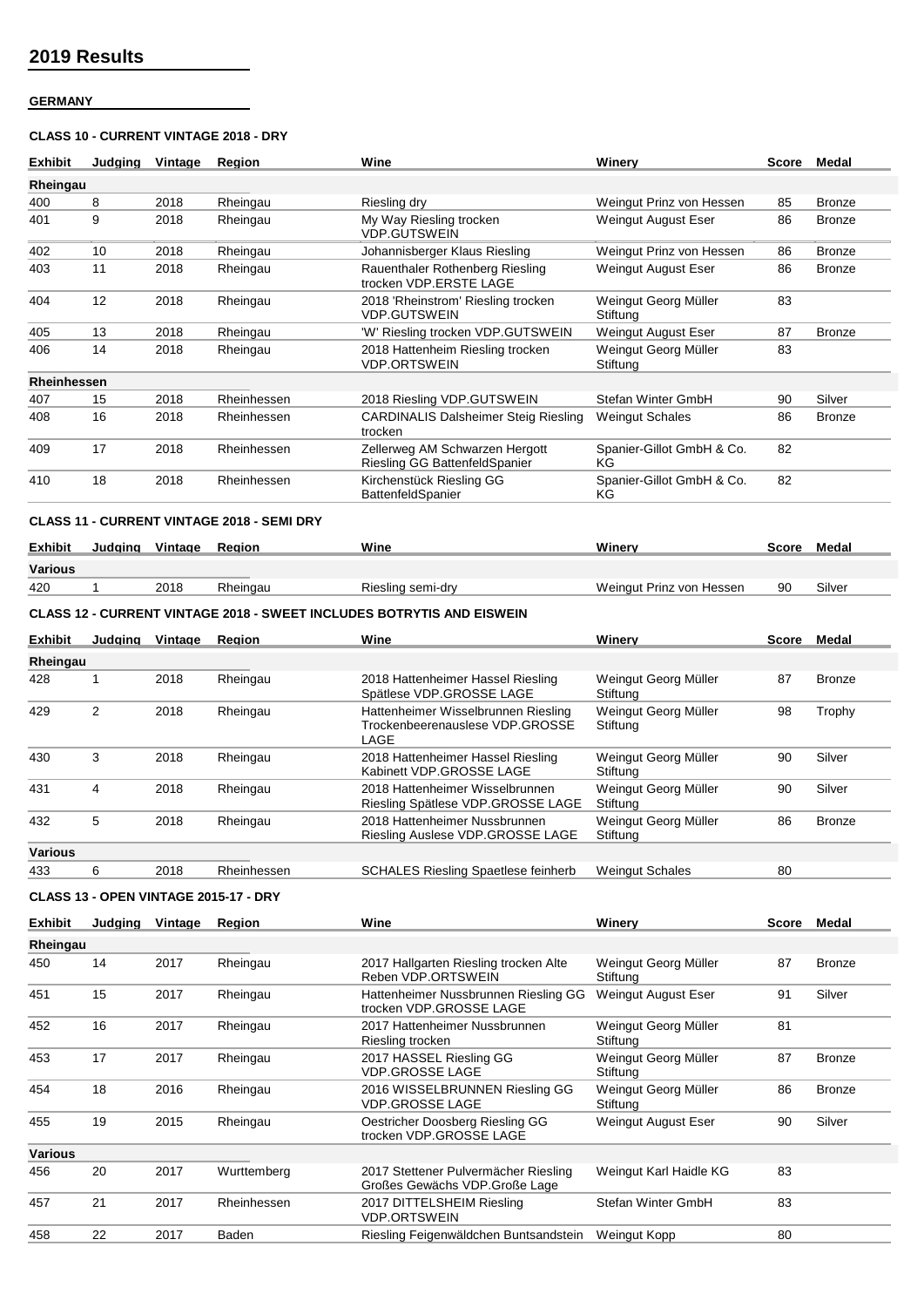| 459                                                                          | 23      | 2016    | Baden                                             | Riesling Feigenwäldchen Terrassenlage                            | Weingut Kopp                                   | 78    |               |  |  |  |  |
|------------------------------------------------------------------------------|---------|---------|---------------------------------------------------|------------------------------------------------------------------|------------------------------------------------|-------|---------------|--|--|--|--|
|                                                                              |         |         | <b>CLASS 14 - OPEN VINTAGE 2015-17 - SEMI DRY</b> |                                                                  |                                                |       |               |  |  |  |  |
| <b>Exhibit</b>                                                               | Judging | Vintage | Region                                            | Wine                                                             | Winerv                                         | Score | Medal         |  |  |  |  |
| <b>Various</b>                                                               |         |         |                                                   |                                                                  |                                                |       |               |  |  |  |  |
| 465                                                                          |         | 2017    | Mosel                                             | 2017 THANISCH Riesling Kabinett<br><b>VDP.Gutswein</b>           | Winery Wwe. Dr. H.<br>Thanisch, Erben Thanisch | 85    | <b>Bronze</b> |  |  |  |  |
| <b>CLASS 15 - OPEN VINTAGE 2015-17 - SWEET INCLUDES BOTRYTIS AND EISWEIN</b> |         |         |                                                   |                                                                  |                                                |       |               |  |  |  |  |
| <b>Exhibit</b>                                                               | Judging | Vintage | Region                                            | Wine                                                             | Winery                                         | Score | Medal         |  |  |  |  |
| <b>Various</b>                                                               |         |         |                                                   |                                                                  |                                                |       |               |  |  |  |  |
| 473                                                                          |         | 2016    | Rheingau                                          | Erbacher Siegelsberg Riesling Spätlese<br><b>VDP.GROSSE LAGE</b> | Weingut August Eser                            | 83    |               |  |  |  |  |
| 474                                                                          | 2       | 2015    | Rheingau                                          | Hattenheimer Nussbrunnen Riesling<br>Auslese VDP.GROSSE LAGE     | Weingut August Eser                            | 96    | Elite Gold    |  |  |  |  |
| <b>CLASS 19 - SPECIALTY RIESLING</b>                                         |         |         |                                                   |                                                                  |                                                |       |               |  |  |  |  |
| <b>Exhibit</b>                                                               | Judging | Vintage | Region                                            | Wine                                                             | Winery                                         | Score | Medal         |  |  |  |  |
| <b>Various</b>                                                               |         |         |                                                   |                                                                  |                                                |       |               |  |  |  |  |
| 489                                                                          | 3       | 2016    | Baden                                             | Feigenwäldchen Riesling brut                                     | Weingut Kopp                                   | 90    | Silver        |  |  |  |  |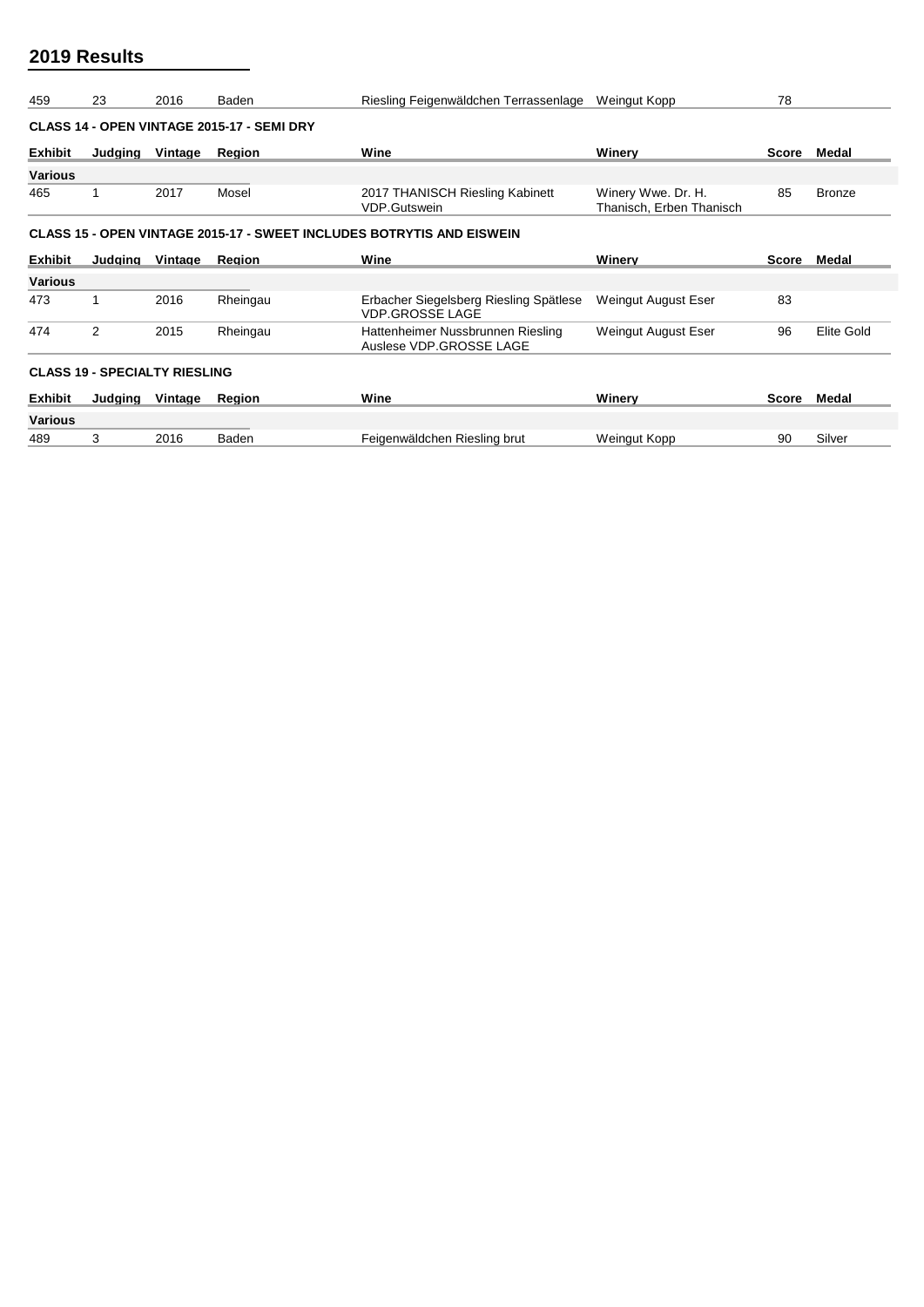## **NEW ZEALAND**

#### **CLASS 1 - CURRENT VINTAGE 2019- DRY**

| <b>Exhibit</b> | Judaina                                         | Vintage | <b>Region</b>                        | Wine                                                                       | Winery                                    | Score | Medal         |  |  |  |  |  |
|----------------|-------------------------------------------------|---------|--------------------------------------|----------------------------------------------------------------------------|-------------------------------------------|-------|---------------|--|--|--|--|--|
| <b>Various</b> |                                                 |         |                                      |                                                                            |                                           |       |               |  |  |  |  |  |
| 153            | 153                                             | 2019    | Marlborough                          | Zephyr Riesling                                                            | Glover Family Vineyards                   | 81    |               |  |  |  |  |  |
| 154            | 154                                             | 2019    | Marlborough                          | Hunter's Marlborough Riesling                                              | Hunter's Wines                            | 82    |               |  |  |  |  |  |
|                | <b>CLASS 2 - CURRENT VINTAGE 2019- SEMI-DRY</b> |         |                                      |                                                                            |                                           |       |               |  |  |  |  |  |
| <b>Exhibit</b> | Judging                                         | Vintage | Region                               | Wine                                                                       | Winery                                    | Score | Medal         |  |  |  |  |  |
| <b>Various</b> |                                                 |         |                                      |                                                                            |                                           |       |               |  |  |  |  |  |
| 169            | 14                                              | 2019    | Marlborough                          | Lake Chalice The Falcon Riesling                                           | Lake Chalice Wines                        | 89    | <b>Bronze</b> |  |  |  |  |  |
| 170            | 15                                              | 2019    | <b>Wellington District</b>           | <b>Palliser Estate Riesling</b>                                            | Palliser Estate Wines of<br>Martinborough | 87    | <b>Bronze</b> |  |  |  |  |  |
|                |                                                 |         |                                      | <b>CLASS 3 - CURRENT VINTAGE 2019- SWEET INCLUDES BOTRYTIS AND EISWEIN</b> |                                           |       |               |  |  |  |  |  |
| <b>Exhibit</b> | Judging                                         | Vintage | Region                               | Wine                                                                       | Winery                                    | Score | Medal         |  |  |  |  |  |
| <b>Various</b> |                                                 |         |                                      |                                                                            |                                           |       |               |  |  |  |  |  |
| 176            | 6                                               | 2019    | Marlborough                          | The Doctors' Riesling                                                      | <b>Forrest Wines</b>                      | 83    |               |  |  |  |  |  |
|                |                                                 |         | CLASS 4 - OPEN VINTAGE 2016-18 - DRY |                                                                            |                                           |       |               |  |  |  |  |  |
| <b>Exhibit</b> | Judging                                         | Vintage | Region                               | Wine                                                                       | Winery                                    | Score | Medal         |  |  |  |  |  |

| <b>Various</b> |     |      |                            |                                                       |                          |    |               |
|----------------|-----|------|----------------------------|-------------------------------------------------------|--------------------------|----|---------------|
| 296            | 120 | 2018 | Marlborough                | Riverby Estate 2018 Dry Riesling                      | <b>Riverby Estate</b>    | 95 | Gold          |
| 297            | 121 | 2018 | Canterbury                 | Saving Grace Dry Riesling                             | Accolade Wines NZ Ltd    | 91 | Silver        |
| 298            | 122 | 2017 | <b>Wellington District</b> | Urlar Riesling 2017                                   | Urlar Gladstone          | 83 |               |
| 299            | 123 | 2017 | Central Otago              | Domain Road Vineyard - The Water<br>Race Dry Riesling | Domain Road Vineyard     | 97 | Trophy        |
| 300            | 124 | 2016 | Other                      | Ostler Lakeside Wines 2016 Riesling                   | Ostler Vineyards Limited | 85 | <b>Bronze</b> |

**CLASS 5 - OPEN VINTAGE 2016-18 - SEMI-DRY**

| <b>Exhibit</b> | Judaina | Vintage | Reaion        | Wine                                                     | Winerv               | Score | Medal         |
|----------------|---------|---------|---------------|----------------------------------------------------------|----------------------|-------|---------------|
| <b>Various</b> |         |         |               |                                                          |                      |       |               |
| 306            |         | 2018    | Marlborough   | <b>Forrest Riesling</b>                                  | <b>Forrest Wines</b> | 88    | <b>Bronze</b> |
| 307            |         | 2018    | Marlborough   | Riverby Estate 2018 Sali's Block Riesling Riverby Estate |                      | 84    |               |
| 308            |         | 2017    | Central Otago | Domain Road Vineyard - Duffers Creek<br>Riesling         | Domain Road Vineyard | 87    | <b>Bronze</b> |

#### **CLASS 6 - OPEN VINTAGE 2016-18 - SWEET INCLUDES BOTRYTIS AND EISWEIN**

| <b>Exhibit</b> | Judaina        | Vintage | Region                                                     | Wine                                                                        | Winerv                | Score | Medal         |
|----------------|----------------|---------|------------------------------------------------------------|-----------------------------------------------------------------------------|-----------------------|-------|---------------|
| Marlborough    |                |         |                                                            |                                                                             |                       |       |               |
| 309            |                | 2018    | Marlborough                                                | 2018 Loveblock Marlborough Riesling                                         | Loveblock Vintners    | 87    | Bronze        |
| 310            | $\overline{2}$ | 2018    | Marlborough                                                | <b>Forrest Botrytised Riesling</b>                                          | <b>Forrest Wines</b>  | 92    | Silver        |
| 311            | 3              | 2018    | Marlborough                                                | Villa Maria Reserve Marlborough Noble<br><b>Riesling Botrytis Selection</b> | Villa Maria Estate    | 91    | Silver        |
| 312            | 4              | 2018    | Marlborough                                                | Riverby Estate 2018 Noble Riesling                                          | <b>Riverby Estate</b> | 91    | Silver        |
| 313            | 5              | 2018    | Marlborough                                                | Giesen Gemstone Riesling                                                    | Giesen Wines          | 90    | Silver        |
| <b>Various</b> |                |         |                                                            |                                                                             |                       |       |               |
| 324            | 16             | 2018    | Various                                                    | Giesen Estate Riesling                                                      | Giesen Wines          | 86    | Bronze        |
| 325            | 17             | 2018    | Canterbury                                                 | Mud House The Mound Single Vineyard<br>Riesling                             | Accolade Wines NZ Ltd | 89    | <b>Bronze</b> |
| 326            | 18             | 2018    | Canterbury                                                 | Saving Grace Riesling                                                       | Accolade Wines NZ Ltd | 85    | <b>Bronze</b> |
| 327            | 19             | 2016    | Central Otago                                              | Rockburn 'Tigermoth' Riesling 2016                                          | Rockburn Wines Ltd    | 90    | Silver        |
|                |                |         | <b>CLASS 7 - MUSEUM CLASS VINTAGE 2015 AND PRIOR - DRY</b> |                                                                             |                       |       |               |
| <b>Exhibit</b> | Judaina        | Vintage | Region                                                     | Wine                                                                        | Winerv                | Score | Medal         |

**Various** various<br>382 56 2013 Marlborough Tupari 2013 Dry Riesling Tupari Wines 84 **CLASS 9 - MUSEUM CLASS VINTAGE 2015 AND PRIOR - SWEET INCLUDES BOTRYTIS AND EISWEIN**

| <b>Exhibit</b> | Judging | Vintage | Reaion                         | Wine                          | Winerv                   | Score | Medal         |
|----------------|---------|---------|--------------------------------|-------------------------------|--------------------------|-------|---------------|
| <b>Various</b> |         |         |                                |                               |                          |       |               |
| 392            |         | 2015    | Waitaki Valley, North<br>Otago | Ostler 2015 Riesling Spatlese | Ostler Vineyards Limited | 86    | <b>Bronze</b> |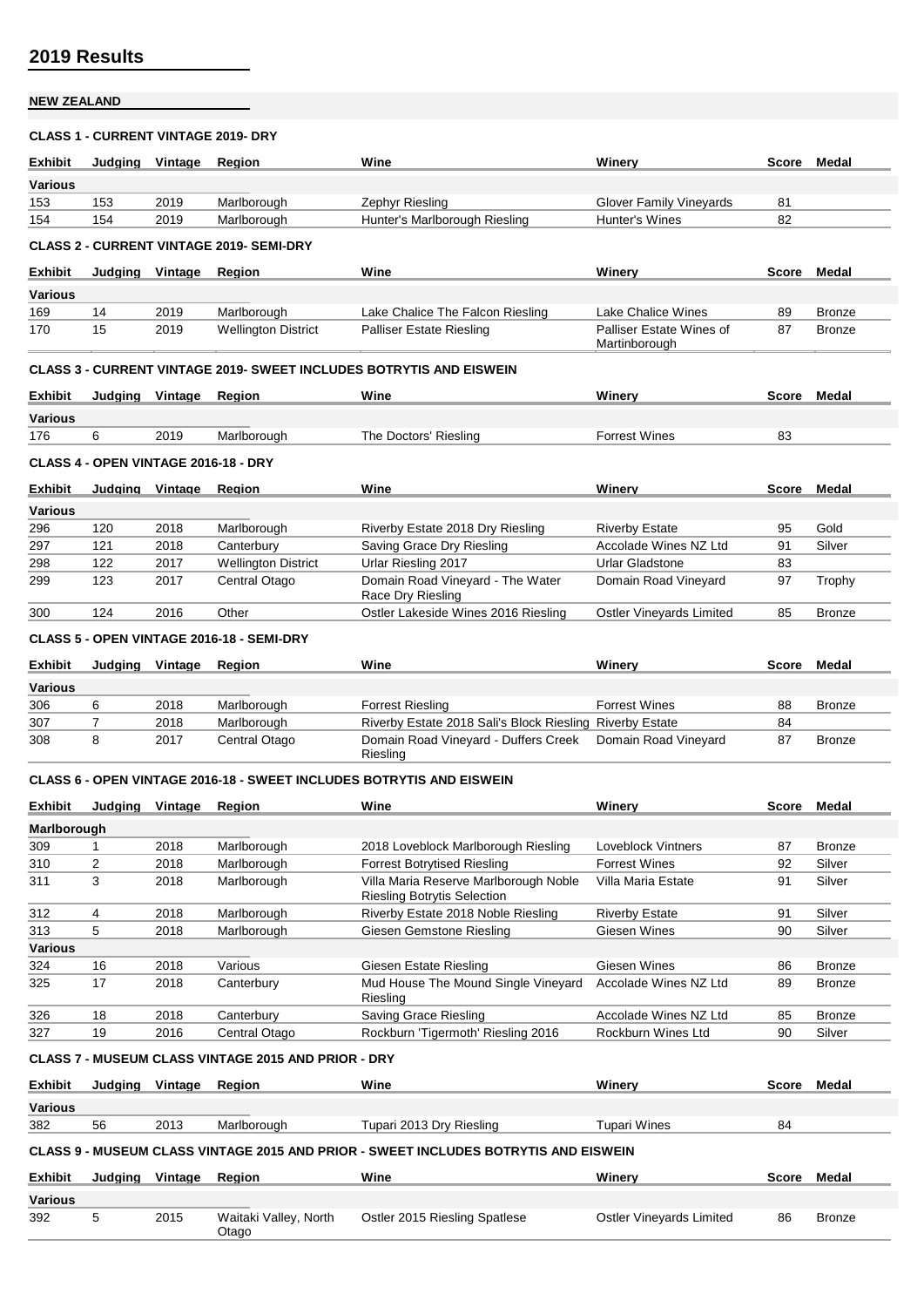# **USA**

### **CLASS 10 - CURRENT VINTAGE 2018 - DRY**

| <b>Exhibit</b> | Judaina        | Vintage | Region                                            | Wine                                                                         | Winerv                                               | Score | Medal         |
|----------------|----------------|---------|---------------------------------------------------|------------------------------------------------------------------------------|------------------------------------------------------|-------|---------------|
|                |                |         |                                                   |                                                                              |                                                      |       |               |
| <b>Various</b> |                |         |                                                   |                                                                              |                                                      |       |               |
| 416            | 24             | 2018    | Columbia Valley                                   | Chateau Ste. Michelle Dry Riesling                                           | Chateau Ste Michelle                                 | 96    | Trophy        |
|                |                |         | <b>CLASS 11 - CURRENT VINTAGE 2018 - SEMI DRY</b> |                                                                              |                                                      |       |               |
| <b>Exhibit</b> | Judging        | Vintage | Region                                            | Wine                                                                         | Winerv                                               | Score | Medal         |
| <b>Various</b> |                |         |                                                   |                                                                              |                                                      |       |               |
| 421            | $\overline{2}$ | 2018    | <b>Finger Lakes</b>                               | Reserve Dry Riesling                                                         | Montezuma Winery &<br><b>Hidden Marsh Distillery</b> | 83    |               |
| 422            | 3              | 2018    | <b>Finger Lakes</b>                               | Dry Riesling                                                                 | <b>Glenora Wine Cellars</b>                          | 85    | <b>Bronze</b> |
| 423            | 4              | 2018    | <b>Finger Lakes</b>                               | Reserve Riesling - Airy Acres Vineyards                                      | <b>Fossenvue Winery</b>                              | 86    | <b>Bronze</b> |
|                |                |         |                                                   | <b>CLASS 12 - CURRENT VINTAGE 2018 - SWEET INCLUDES BOTRYTIS AND EISWEIN</b> |                                                      |       |               |
| <b>Exhibit</b> | Judaina        | Vintage | Region                                            | Wine                                                                         | Winery                                               | Score | <b>Medal</b>  |
| <b>Various</b> |                |         |                                                   |                                                                              |                                                      |       |               |
| 434            | 7              | 2018    | <b>Finger Lakes</b>                               | Riesling                                                                     | <b>Glenora Wine Cellars</b>                          | 84    |               |
| 435            | 8              | 2018    | Temecula Valley                                   | South Coast Winery Riesling                                                  | South Coast Winery                                   | 88    | <b>Bronze</b> |
| 436            | 9              | 2018    | <b>Finger Lakes</b>                               | <b>Riesling Select Harvest</b>                                               | <b>Glenora Wine Cellars</b>                          | 87    | <b>Bronze</b> |
|                |                |         | CLASS 13 - OPEN VINTAGE 2015-17 - DRY             |                                                                              |                                                      |       |               |
| <b>Exhibit</b> | Judging        | Vintage | Region                                            | Wine                                                                         | Winery                                               | Score | Medal         |
| Finance Labor  |                |         |                                                   |                                                                              |                                                      |       |               |

|                | <b>Finger Lakes</b> |      |                          |                                                           |                                 |    |               |  |  |  |  |  |  |
|----------------|---------------------|------|--------------------------|-----------------------------------------------------------|---------------------------------|----|---------------|--|--|--|--|--|--|
| 441            | 5                   | 2017 | <b>Finger Lakes</b>      | Dry Riesling                                              | Hazlitt 1852 Vineyards          | 87 | <b>Bronze</b> |  |  |  |  |  |  |
| 442            | 6                   | 2017 | <b>Finger Lakes</b>      | Beta Series Acid Head Riesling                            | <b>Sheldrake Point Winery</b>   | 82 |               |  |  |  |  |  |  |
| 443            |                     | 2017 | <b>Finger Lakes</b>      | Atwater Estate Vineyards Dry Riesling<br>East/West Block  | <b>Atwater Estate Vineyards</b> | 87 | Bronze        |  |  |  |  |  |  |
| 444            | 8                   | 2016 | <b>Finger Lakes</b>      | The Knoll, Lahoma Vineyards, Riesling                     | <b>Red Newt Cellars</b>         | 87 | Bronze        |  |  |  |  |  |  |
| 445            | 9                   | 2016 | <b>Finger Lakes</b>      | Atwater Estate Vineyards Navone<br>Vineyards Dry Riesling | <b>Atwater Estate Vineyards</b> | 80 |               |  |  |  |  |  |  |
| 446            | 10                  | 2015 | <b>Finger Lakes</b>      | Tango Oaks Vineyard, Riesling                             | <b>Red Newt Cellars</b>         | 89 | <b>Bronze</b> |  |  |  |  |  |  |
| 447            | 11                  | 2015 | <b>Finger Lakes</b>      | Atwater Estate Vineyards Navone<br>Vineyards Dry Riesling | <b>Atwater Estate Vineyards</b> | 84 |               |  |  |  |  |  |  |
| 448            | 12                  | 2017 | <b>Finger Lakes</b>      | Dry Riesling                                              | Thirsty Owl Wine Company        | 90 | Silver        |  |  |  |  |  |  |
| 449            | 13                  | 2015 | <b>Finger Lakes</b>      | Atwater Estate Vineyards Dry Riesling<br>Middle Block One | <b>Atwater Estate Vineyards</b> | 86 | <b>Bronze</b> |  |  |  |  |  |  |
| <b>Various</b> |                     |      |                          |                                                           |                                 |    |               |  |  |  |  |  |  |
| 460            | 24                  | 2017 | <b>Willamette Valley</b> | Brooks, 2017, Willamette Valley, 'Ara'<br>Riesling        | <b>Brooks Wines</b>             | 86 | Bronze        |  |  |  |  |  |  |

## **CLASS 14 - OPEN VINTAGE 2015-17 - SEMI DRY**

| <b>Exhibit</b> | Judaina | Vintage | Region                   | Wine                                                                      | Winery                   | Score | Medal         |
|----------------|---------|---------|--------------------------|---------------------------------------------------------------------------|--------------------------|-------|---------------|
| <b>Various</b> |         |         |                          |                                                                           |                          |       |               |
| 466            | 2       | 2017    | <b>Willamette Valley</b> | Brooks, 2017, Eola-Amity Hills, Hope<br>Well Vineyard Riesling            | <b>Brooks Wines</b>      | 78    |               |
| 467            | 3       | 2017    | Leelanau Peninsula       | <b>Black Star Farms Tribute Riesling</b>                                  | <b>Black Star Farms</b>  | 82    |               |
| 468            | 4       | 2017    | Columbia Valley          | Chateau Ste. Michelle & Dr. Loosen<br>Eroica Riesling                     | Chateau Ste Michelle     | 87    | <b>Bronze</b> |
| 469            | 5       | 2017    | <b>Finger Lakes</b>      | Riesling                                                                  | Thirsty Owl Wine Company | 82    |               |
| 470            | 6       | 2017    | <b>Willamette Valley</b> | Brooks, 2017, Eola-Amity Hills, Brooks<br><b>Estate Vineyard Riesling</b> | <b>Brooks Wines</b>      | 80    |               |
| 471            |         | 2016    | Columbia Valley          | Chateau Ste. Michelle & Dr. Loosen<br>Eroica XLC Dry Riesling             | Chateau Ste Michelle     | 83    |               |
| 424            | 8       | 2016    | Old Mission Peninsula    | Mari Vineyards Scriptorium Riesling                                       | Mari Vineyards           | 87    | <b>Bronze</b> |

## **CLASS 15 - OPEN VINTAGE 2015-17 - SWEET INCLUDES BOTRYTIS AND EISWEIN**

| <b>Exhibit</b> | Judaina | Vintage | <b>Region</b>         | Wine                                                               | Winerv                   | <b>Score</b> | Medal         |
|----------------|---------|---------|-----------------------|--------------------------------------------------------------------|--------------------------|--------------|---------------|
| <b>Various</b> |         |         |                       |                                                                    |                          |              |               |
| 475            |         | 2017    | Old Mission Peninsula | <b>Black Star Farms Arcturos Winter</b><br><b>Harvest Riesling</b> | <b>Black Star Farms</b>  | 88           | <b>Bronze</b> |
| 476            |         | 2017    | Finger Lakes          | Semi Sweet Rielsing                                                | Thirsty Owl Wine Company | 78           |               |
| 477            |         | 2016    | Old Mission Peninsula | Mari Vineyards Riesling Ice Wine                                   | Mari Vineyards           | 90           | Silver        |
| 478            | 6       | 2016    | Horse Heaven Hills    | Chateau Ste. Michelle Ethos Reserve<br>Late Harvest Riesling       | Chateau Ste Michelle     | 91           | Silver        |